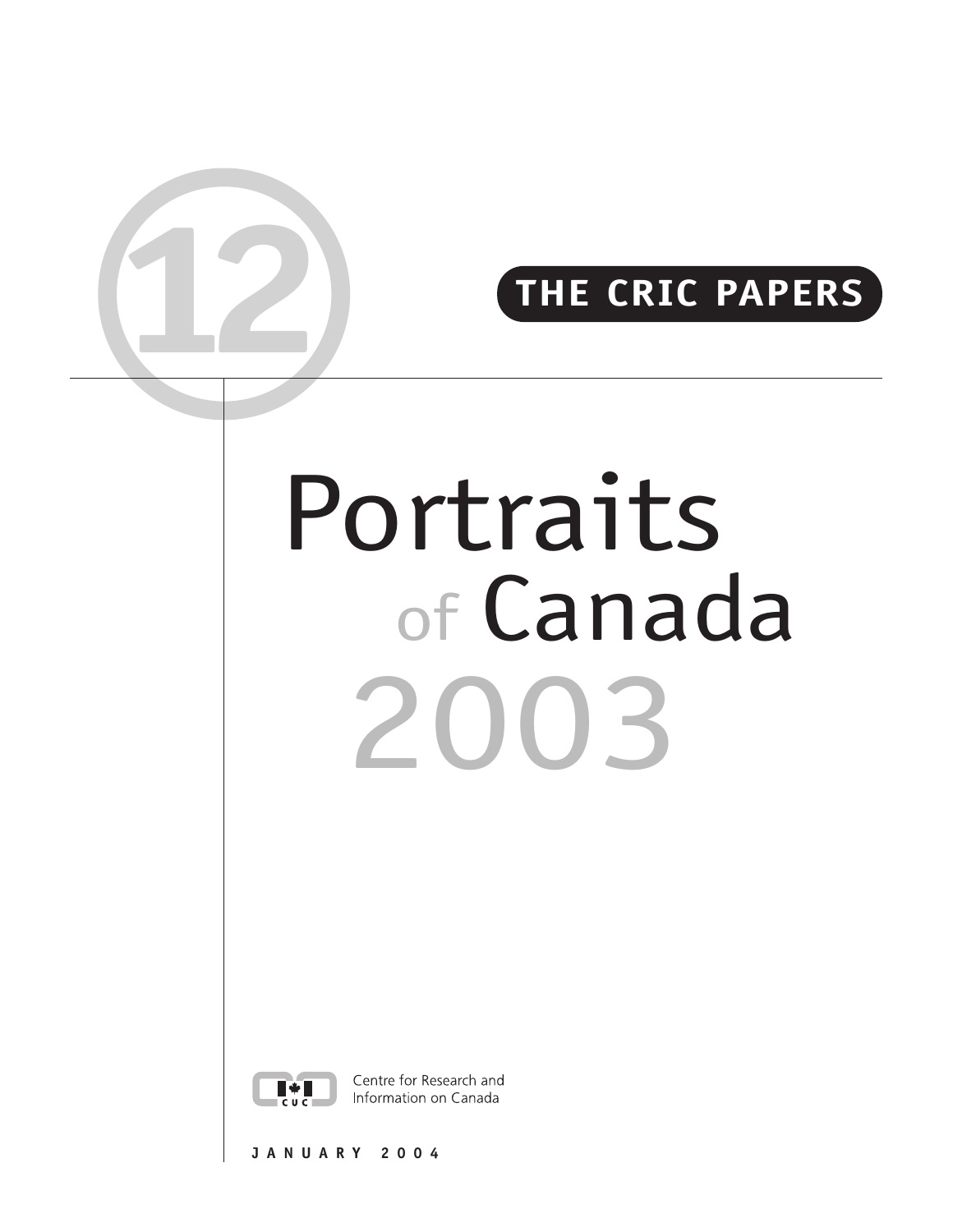# Table of Contents

| <b>Preface</b>                                                                                    |
|---------------------------------------------------------------------------------------------------|
| Part 1: Priorities                                                                                |
| Priorities: Social Policy and Democratic Reform                                                   |
| Part 2: Federalism and Intergovernmental Cooperation                                              |
| Cooperation and Conflict in the Workings of the Federation-Harvey Lazar                           |
| Prospects for Intergovernmental Cooperation in the Martin Era-Ian Peach                           |
| Fiscal Imbalance, or "The Four Musketeers" - Gilles Paquet                                        |
| <b>Part 3: Regional Perspectives</b>                                                              |
| Regional Perspectives                                                                             |
| Part 4: Quebec                                                                                    |
| A New Chapter or the Same Old Story? Public Opinion in Quebec-                                    |
| Matthew Mendelsohn, Andrew Parkin, and Maurice Pinard                                             |
| <b>Part 5: Canada-US Relations</b>                                                                |
| Viva la difference! Relations between Canada and the United States at the Start of a New Century- |
| Chris Baker                                                                                       |
| Part 6: Courts, Parliament and Gay Marriage                                                       |
| Dynamics of Public Attitudes toward Same-Sex Marriage-Joseph F. Fletcher                          |
|                                                                                                   |
|                                                                                                   |
|                                                                                                   |
|                                                                                                   |
|                                                                                                   |
|                                                                                                   |
|                                                                                                   |
|                                                                                                   |
|                                                                                                   |
|                                                                                                   |
|                                                                                                   |
|                                                                                                   |
|                                                                                                   |
|                                                                                                   |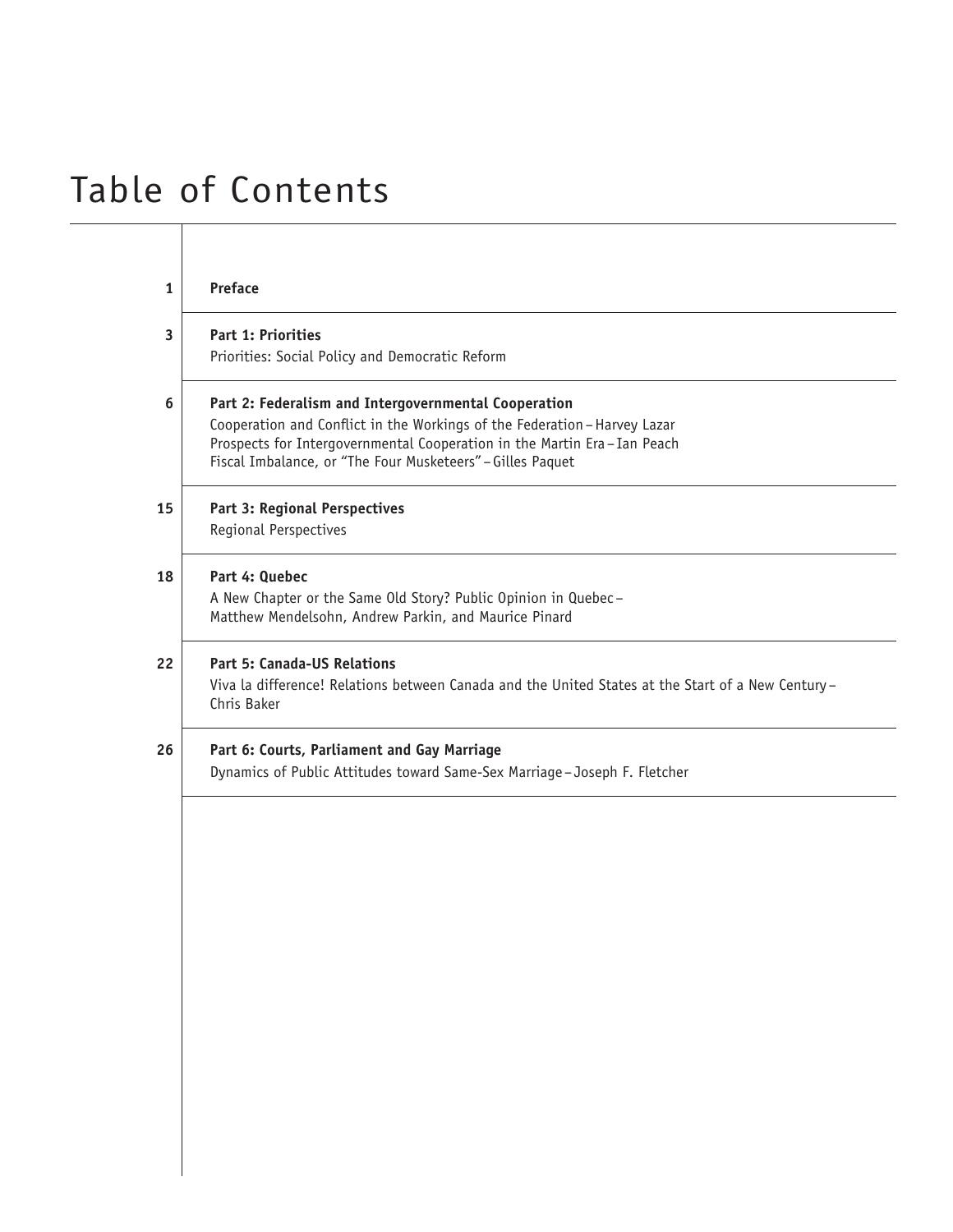# Preface

The 2003 edition of *Portraits of Canada* captures a national mood of concern and expectation.

Canadians want the new government in Ottawa and the provinces and territories to bury the hatchet. Improved intergovernmental relations is one of the three highest priorities the public have for the new Prime Minister. But, when the data is carefully considered, it is clear that message is for leaders at all levels of government—federal, provincial and territorial. It is to the point: focus on Canadians' concerns, work cooperatively, and deliver the goods. Jurisdictional squabbles are of no interest.

Canadians tend to blame all governments equally for the failure to cooperate. In Quebec, where a clear majority backs the provincial government's commitment to make the federation work better even most sovereignists support this goal.

Canadians also show an appetite for reforms to the country's political institutions. But while they want change, they are not getting their hopes up. Most think that the Council of the Federation, established by the Premiers, and the National Health Council, proposed in the Romanow report, will simply bring more conflict or add another layer of bureaucracy while delivering few results.

Irritation is also visible in the numbers who think that their province is not treated with the respect it deserves, or has less than its fair share of influence on national issues. This dissatisfaction surfaces where it is expected traditionally, but it is most pronounced in Nova Scotia, Saskatchewan, and Newfoundland and Labrador.

No less troubling is the fact that, while three of every four Canadians want distinctive Aboriginal cultures to be strong, the public is divided on land claims and Aboriginal rights. In the Prairie provinces, where Aboriginal peoples represent a significant percentage of the population, the number taking the view that most Aboriginal land claims are valid is declining, and support for constitutionally entrenched Aboriginal rights is alarmingly modest. (Readers should note that,

because of their particular importance, comprehensive survey results relating both to relations with Aboriginal peoples and to attitudes in the three northern Territories, surveyed for the first time this year, are being analyzed separately and are not covered in the remainder of this paper. The results of this analysis will be published by CRIC later in 2004. A presentation of the results on Aboriginal issues is available on the CRIC website at www.cric.ca).

However, there are positive aspects to the new survey results. If better intergovernmental cooperation is one of three priorities for the new Prime Minister, the other two are health care and education and training. This suggests that maintaining quality of life and building for the future rank high among Canadians' concerns. The preoccupation with improving intergovernmental cooperation and the political process reflects a sophisticated public understanding of how to deal with the mechanics of creating better public policy.

In the following pages, readers will read summaries and analyses of the findings of *Portraits of Canada 2003* interspersed with expert commentary. From it will emerge the picture of a population that is concerned about the state of the federation, but that has a very clear sense of its priorities and no shortage of ideas about how the country can move forward.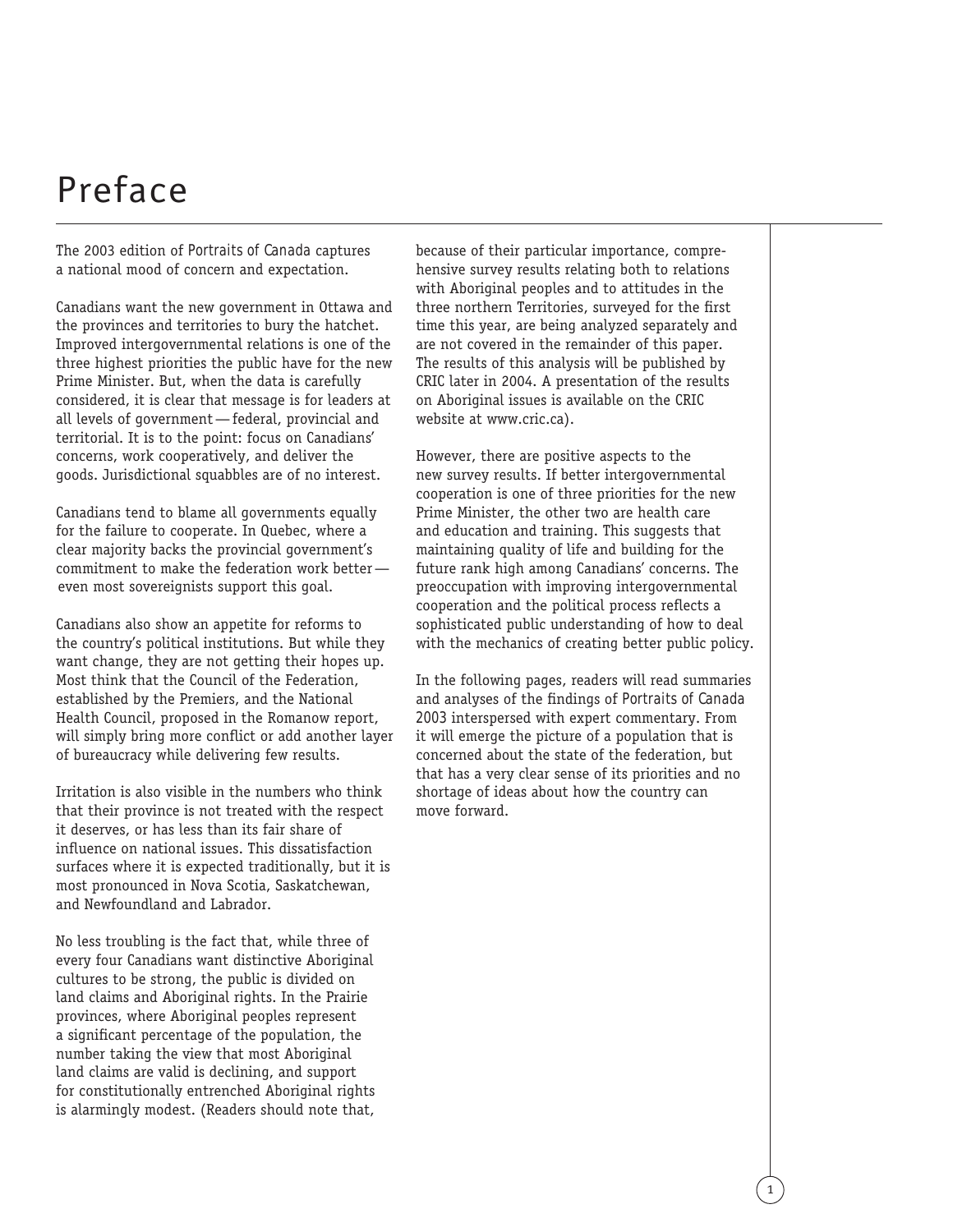#### **ACKNOWLEDGEMENTS**

As in previous years, the *Portraits of Canada* survey was developed and directed by a group of researchers that included, in addition to CRIC personnel, Donna Dasko (Environics Research Group), Claude Gauthier (CROP), Matthew Mendelsohn (Queen's University), and Maurice Pinard (Professor Emeritus, McGill University). CRIC thanks each of these individuals for their invaluable contributions to the survey and to the analysis and presentation of its results. *Portraits of Canada* has also benefitted from comments from public opinion specialists in the Department of Canadian Heritage and the Privy Council Office, from suggestions from researchers in other organizations who have worked with the data from previous editions of the survey, and from feedback from many citizens who have attended presentations of survey results in past years.

#### *Andrew Parkin*

*Co-Director The Centre for Research and Information on Canada*

#### **METHODOLOGY**

*Portraits of Canada* is an annual survey of public opinion in Canada conducted by the Centre for Research and Information on Canada (CRIC). It tracks how the attitudes of Canadians have evolved on a range of issues relating to the nature and well-being of the country and its citizens. This is the seventh *Portraits* survey.

The 2003 edition is based on a sample of 3,204. Canada's three northern territories have been included for the first time. The sample size is large enough to ensure that opinions in all regions of the country are accurately reflected.

As in past years, two separate surveys were conducted, one in Quebec and one in the rest of Canada. Environics Research Group surveyed 2,201 persons in the provinces and territories outside of Quebec between September 16 and October 3, 2003. CROP surveyed 1,003 persons in Quebec between September 15 and October 2, 2003.

The data from the CROP and the Environics Research Group surveys were combined in order to establish results for the whole of Canada and weighted to reflect the actual proportions of the provinces and territories in the population. The results of surveys of this size have a margin of error of approximately plus or minus 1.7%, 19 times out of 20. The margin of error for smaller sub-samples within each survey are larger.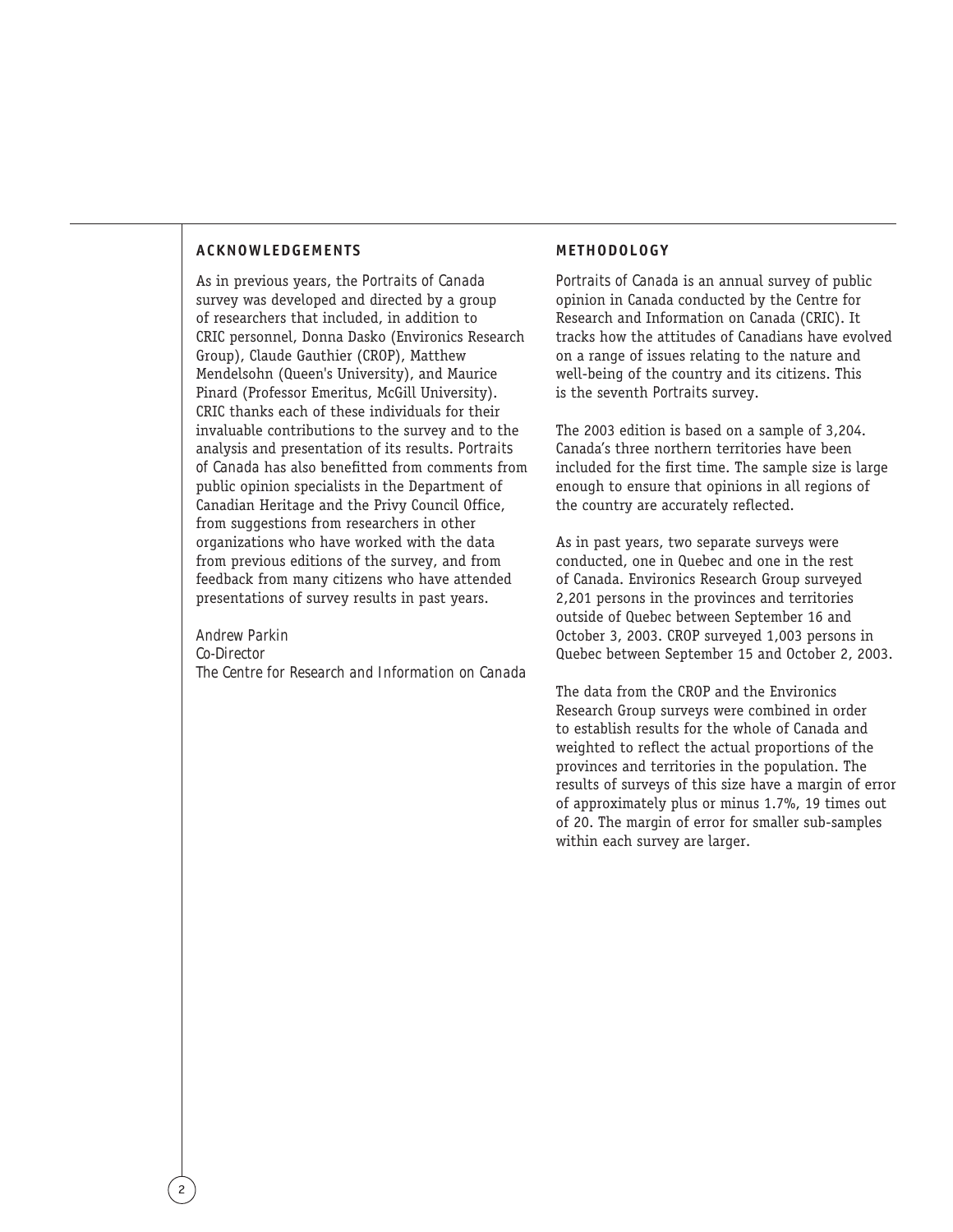# Part 1: Priorities

- **Canadians in every part of the country have three top priorities for the next Prime Minister: more spending on health care (73%); improved federal-provincial cooperation (70%); and increased funding on education and training (69%).**
- **Forty-eight percent want the new Prime Minister to put reform of the country's political institutions at the top of the political agenda, making them more open and democratic.**
- **Among the top five items identified by Westerners as high priorities, three have to do with improving the mechanisms of political decision making.**
- **The number of Canadians who support spending the surplus on social programs has increased steadily over the last four years.**
- **There is a growing difference of opinion between Quebecers and other Canadians on the issue of health care reform. In 2003, 53% of Quebecers support allowing private companies to provide some health care services to those who can afford them, whereas in Canada outside Quebec, support for this option stands at 31%.**

#### **PRIORITIES: SOCIAL POLICY AND DEMOCRATIC REFORM**

By now, no one is surprised to see more research indicating that Canadians want to see more spending on health care and education. According to *Portraits of Canada 2003*, increased spending on healthcare, and on education and training are among the top three priorities for the majority of Canadians in every province and territory, far ahead of other issues including tax cuts, senate reform, or spending more money on the military (see Table 1).

Tax cuts remain a concern for Quebecers—56% in that province say cutting taxes should be a high priority, compared with 37% in the rest of the country. Yet across the country, the trend toward placing greater emphasis on social program spending is clear. Overall, the number of Canadians who support spending the surplus on social programs has increased steadily over the last four years, while the number favouring tax cuts or debt reduction has been falling (see Figure 1). An even more striking result emerges when respondents were asked a question that specified that the increased spending would be devoted to health care and education. In this case, fully 63% favour using budget surpluses to put more money into social programs like health care and education, making it even more clear that these two items have no rivals in the minds of Canadians (see Table 2).

#### **TABLE 1 MAKING THE COUNTRY WORK BETTER**  ITEMS IDENTIFIED AS HIGH PRIORITIES ONLY

As you may know, Canada will soon have a new Prime Minister. When it comes to helping the country work better, please tell me if you think each of the following should be a high priority, a medium priority or a low priority for the new Prime Minister…

|                                                                                                                                      | Canada | Atlantic | <b>Quebec</b> | Ontario | West | <b>North</b> |
|--------------------------------------------------------------------------------------------------------------------------------------|--------|----------|---------------|---------|------|--------------|
| Spending more money on<br>health care                                                                                                | 73     | 82       | 76            | 76      | 66   | 83           |
| <b>Increasing cooperation</b><br>between federal and<br>provincial governments                                                       | 70     | 69       | 70            | 68      | 72   | 65           |
| Spending more money on<br>education and training                                                                                     | 69     | 81       | 65            | 70      | 67   | 70           |
| Significant changes<br>to our political institutions<br>to make them much more<br>open and democratic                                | 48     | 45       | 51            | 47      | 50   | 44           |
| Closer relations between<br>Canada and the US                                                                                        | 42     | 40       | 31            | 47      | 46   | 31           |
| Improving relations between<br>Canada and the US                                                                                     | 41     | 46       | 38            | 39      | 44   | 35           |
| Cutting taxes                                                                                                                        | 41     | 46       | 56            | 33      | 39   | 42           |
| Reducing regional<br>economic inequalities                                                                                           | 40     | 50       | 46            | 37      | 36   | 40           |
| <b>Reforming the Senate</b><br>so that the regions outside<br>Central Canada can have<br>more say in federal<br>government decisions | 36     | 32       | 29            | 30      | 52   | 43           |
| <b>Transferring more powers</b><br>from the federal to the<br>provincial governments                                                 | 32     | 26       | 46            | 23      | 34   | 38           |
| Spending more money<br>on the military                                                                                               | 30     | 43       | 12            | 37      | 33   | 27           |
| Giving more money to the<br>country's big cities                                                                                     | 16     | 8        | 21            | 20      | 10   | 15           |

Note: each of the twelve items was asked to 50% of the survey sample, which means that each respondent were asked about six items in total. The two items about Canada-US respondents were each asked to a different group of respondents.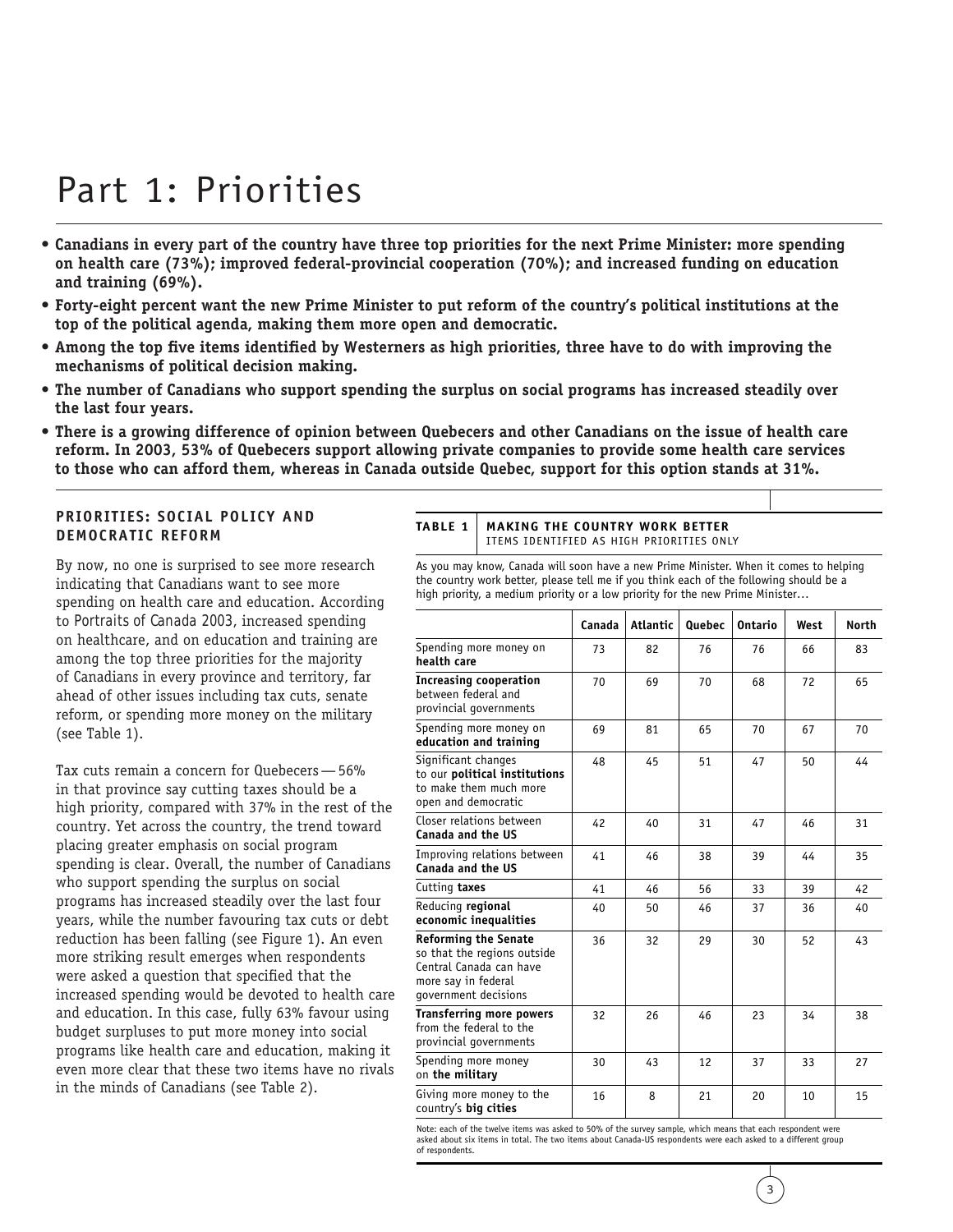#### Part 1: Priorities

#### **FIGURE 1 THE SURPLUS**

If governments have budgetary surpluses, which of the following three things should be the highest priority: cutting taxes, paying down the debt or putting more money into social programs?





**Question A:** If governments have budgetary surpluses, which of the following should be the highest priority? Is it cutting taxes, paying down the debt or putting money into social programs?

| Cutting taxes                      | 22% |
|------------------------------------|-----|
| Paying down debt                   | 37% |
| Putting money into social programs | 40% |

**Question B:** If governments have budgetary surpluses, which of the following should be the highest priority? Is it cutting taxes, paying down the debt or putting money into social programs like education and healthcare?

| Cutting taxes                                                       | 12% |
|---------------------------------------------------------------------|-----|
| Paying down debt                                                    | 24% |
| Putting money into social programs like education<br>and healthcare | 63% |

But while this desire to inject funding into healthcare is strong, it does not completely override other options. A majority of Canadians agree that governments should increase health care spending, rather than allow private companies to deliver some services to those who can afford them or limiting the availability of some treatments and medications. However, over one-third of Canadians say that government should allow the private sector to provide some healthcare services. Moreover, there is a difference of opinion

between Quebecers and other Canadians on this issue that has been growing in recent years. In 2003, 53% of Quebecers support allowing private companies to provide some services to those who can afford them, whereas in Canada outside Quebec, support for private sector involvement is 31% (see Figure 2).

While the survey results do show a continued commitment to health and education among Canadians, two other high priority issues within the top four convey Canadians' frustrations with their political institutions and the political process. Seventy percent of Canadians said that improved federal-provincial cooperation should be a high priority for the next Prime Minister, while 48% said making significant changes to our political institutions to make them much more open and democratic is a high priority, placing these issues in second and fourth place respectively among a list of twelve potential priority items.

The relatively high support for making democratic reform a top priority is symptomatic of the extent of the public's dissatisfaction with the decisionmaking process in our governments. Westerners in particular are prepared to go even further, since they not only identify democratic reform in general, but also Senate reform more specifically, as a high priority for the new Prime Minister. What is striking is that among the top five items identified by Westerners as high priorities, three have to do with improving the mechanism of political decision making.

Governments are beginning to respond to these concerns, with growing interest in electoral or legislative reform in a number of provinces. The Quebec government is examining electoral reform, and a unique citizens assembly mandated to review the merits of the traditional first-past-the-post voting system has been convened in British Columbia. Democratic reform was an issue during the 2003 New Brunswick provincial election, and the re-elected Progressive Conservative government has established a Commission on Legislative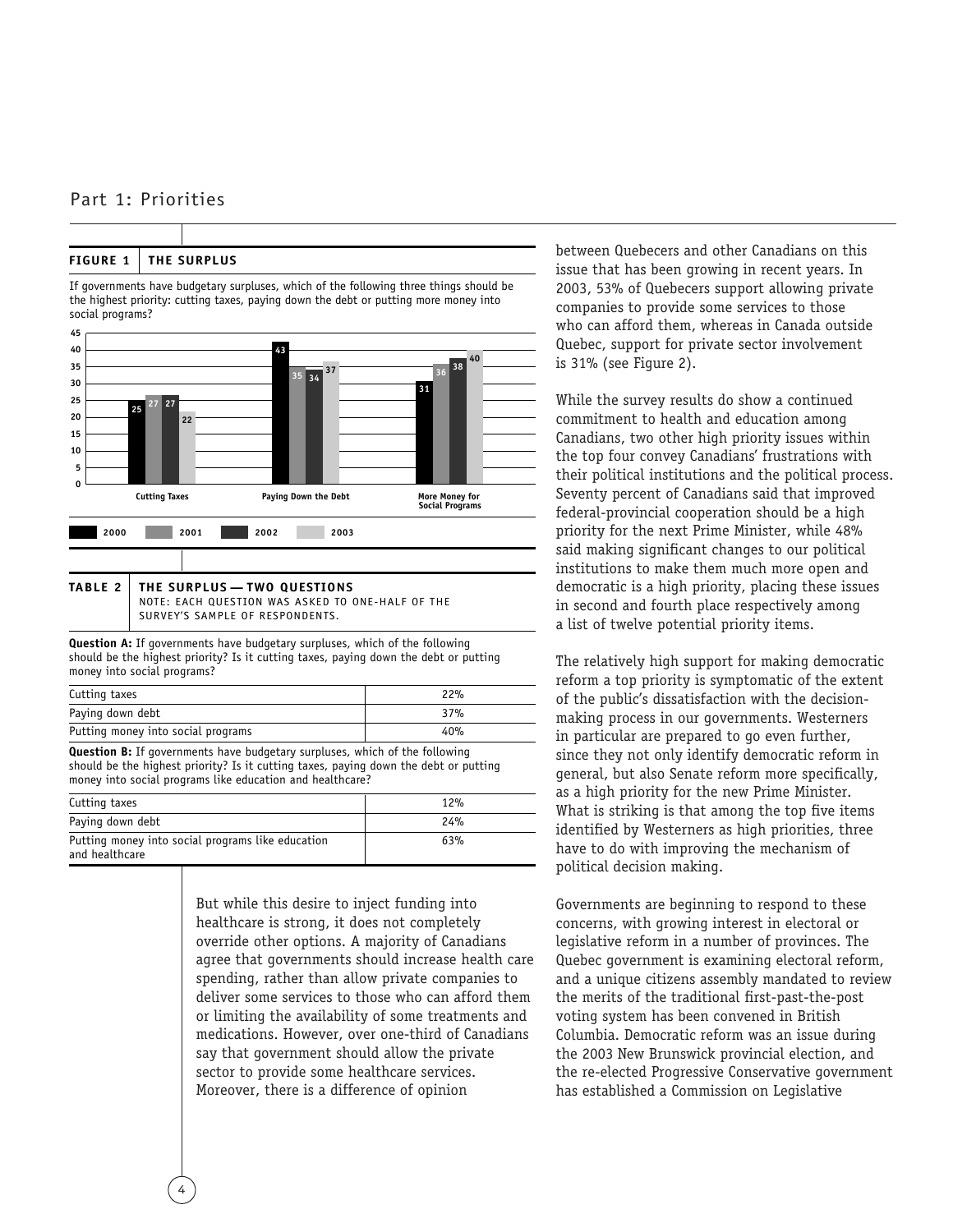#### Part 1: Priorities

Democracy to examine issues such as the concept of proportional representation and fixed election dates, and a New Brunswick Referendum Act to allow the public to decide important public policy issues through binding referendums. The new government in Ontario has also appointed a minister responsible for democratic renewal. Finally, in Prince Edward Island, a Commission on Electoral Reform was created in January 2003, after three of the last five provincial elections produced official oppositions of only two members or less, and recently tabled its report.

At the same time, the new Prime Minister is taking steps to bring about his own brand of democratic reform. Paul Martin has promised more power for Members of Parliament, made a commitment to a more transparent and accountable government through changes such as allowing more free votes in the House of Commons, and laid the groundwork for a more collaborative relationship and increased dialogue between the federal government and the provinces.

Clearly, the message is getting through to policymakers that Canadians want to see changes in the political process, and that these changes are not just desirable, but necessary. The effort required to correct this "democratic deficit" will be considerable, but for most Canadians, the end goal of a more inclusive, participatory government is one that is worthwhile.



**Question** (abbreviated): To deal with rising costs, government should… (a) significantly **increase their spending** on health care; (b) **limit the availability** of some treatments or medications\*; or (c) allow **the private sector** to provide some services to people who can afford to pay.



\*Results for (b) not shown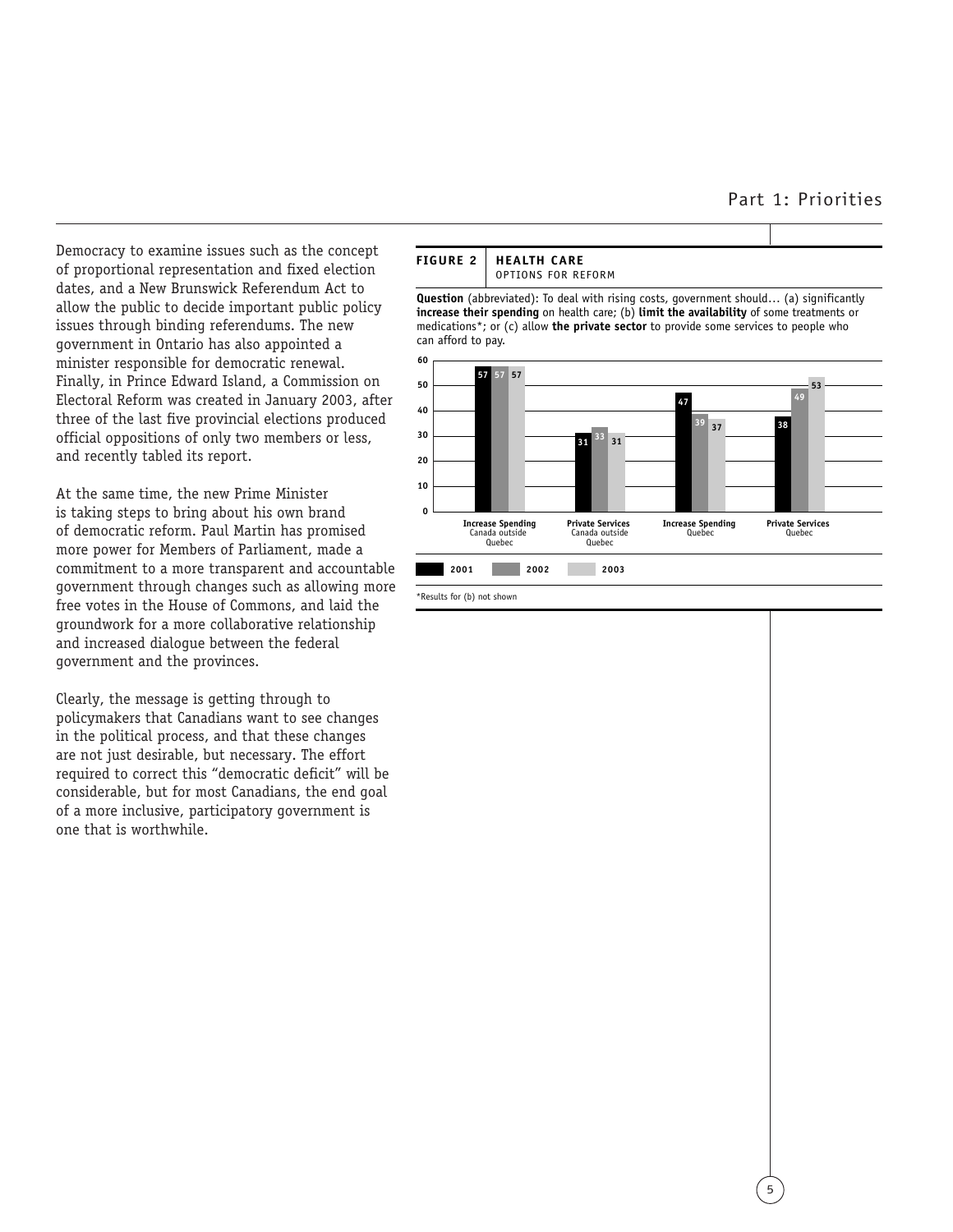- **Seventy percent of Canadians say that improved federal-provincial cooperation should be a high priority for the new Prime Minister, making this the public's second highest priority, after increasing spending on health care.**
- **The number of Canadians who think both levels of government work well together is declining sharply. Only 42% of Canadians believe that governments are working well together, down from 63% in 1998.**
- **Alberta has experienced the steepest drop in satisfaction with intergovernmental cooperation. In 1998, 67% of Albertans believed both levels of government were working well together, while in 2003, only 35% agreed.**
- **Seven out of ten Canadians believe that both levels of government are usually to blame for federal-provincial conflicts.**
- **Nationally, a majority (53%) believe that the Council of the Federation, recently formed by the provinces, will actually create more conflict while only 35% believe that it will lead to more cooperation.**
- **Canadians in every region are also divided over the proposed National Health Council. Overall, 50% predict it will be a bad thing, adding another layer of bureaucracy without improving health care. Forty-four percent say it will mean better cooperation among governments and will improve health care.**
- **A majority of Canadians (54%) believe that local and municipal governments need more money to meet their responsibilities, while 43% are of the view that their provincial government needs more revenue. Only 24% think the same is true for the federal government.**
- **The sense that provincial governments have too little revenue to fulfill their responsibilities is dramatically more pronounced in smaller provinces such as Newfoundland and Labrador and Saskatchewan than it is in bigger provinces such as BC, Quebec, Ontario or Alberta.**
- **Support for more money to local governments is high in Canada's big cities. In the Greater Toronto Area, 62% think that more revenue is needed for their municipal government to fulfill its responsibilities, while 52% in Calgary-Edmonton, 51% in Montreal, and 40% in Vancouver take the same view.**

#### **FIGURE 3 COOPERATION AMONG GOVERNMENTS**

RESPONDENTS ANSWERING THAT GOVERNMENTS ARE WORKING TOGETHER "VERY WELL" OR "SOMEWHAT WELL"

2003: Do you think the federal and provincial/territorial governments **are working very well together,** somewhat well, not very well or are they not working at all well together?

6

1998, 2002: In recent years, do you think the federal and provincial governments **have worked very well together,** somewhat well, not very well or have they not worked at all well together?



#### **COOPERATION AND CONFLICT IN THE WORKINGS OF THE FEDERATION**

#### BY HARVEY LAZAR

In the 2003 edition of *Portraits of Canada*, CRIC asked respondents to react to questions about "cooperation among governments" and about allocation of "blame for intergovernmental conflict" (see Figures 3 and 4). The juxtaposition of the questions implied that intergovernmental "cooperation" and "conflict" are opposites governments either cooperate with one another, or they engage in disputes.

In my view, cooperation and conflict are not opposites in intergovernmental relations. Rather, they are inevitable corollaries of a relationship of interdependence.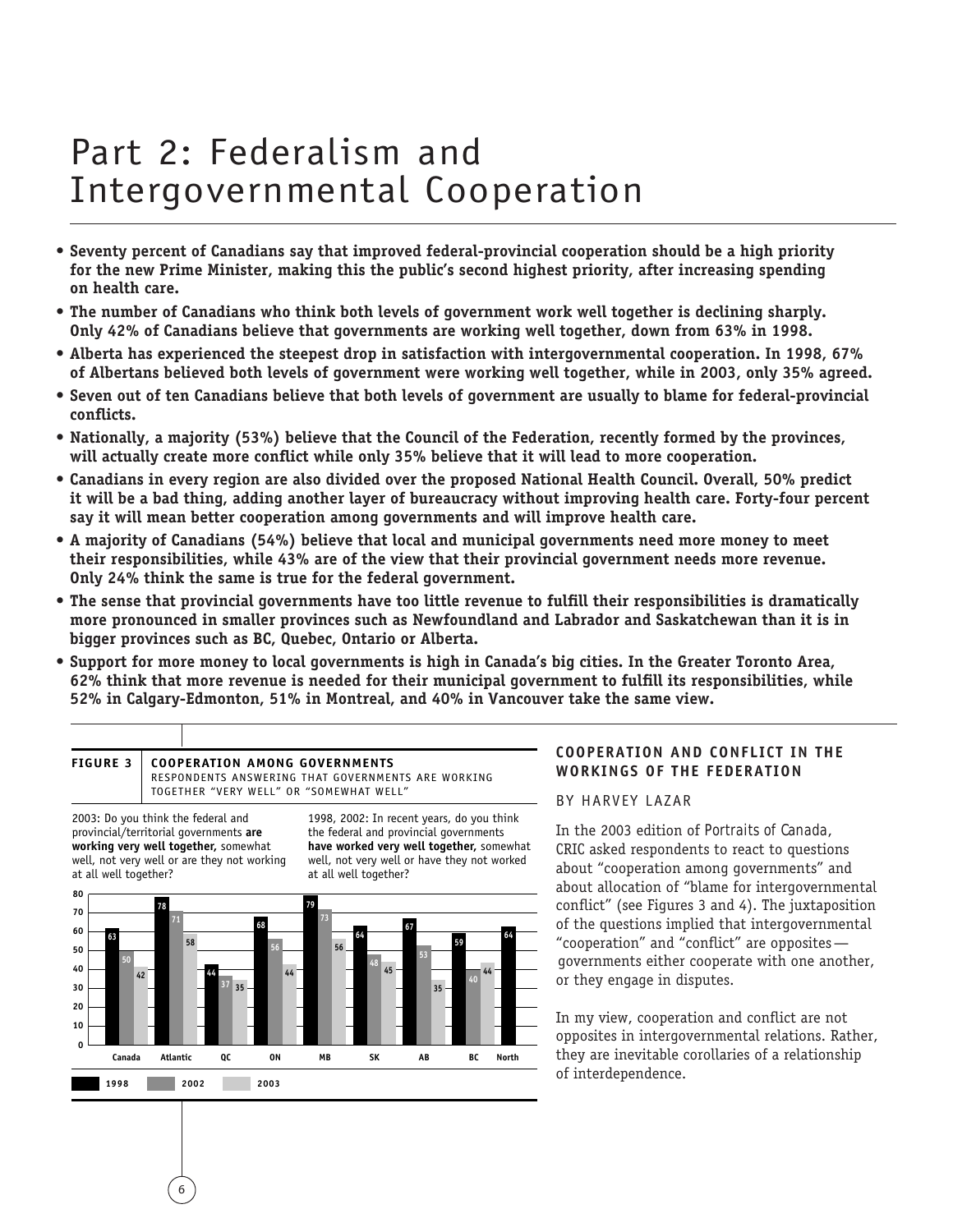By way of analogy, consider whether Canada has more conflicts in its international trading relationship with the United States than it does with any of the Central American states. The answer is obvious: Canada has many more trade disputes with the Government of the United States for the simple reason that it does infinitely more business with the United States than with Central America. For the same reason, Canada also collaborates more with the United States. Canada and the United States are in a highly interdependent economic relationship and with it there is bound to be much cooperation and some conflict. Needless to say, the conflict attracts the headlines.

Canada's federal and provincial governments are also highly interdependent. This was not the case prior to World War II. Before the Great Depression of the 1930s, both federal and provincial governments played relatively modest roles in the economy and society. During the 1930s, to varying degrees, federal, provincial, and local governments all attempted to offset the horrendous economic and social ills of that decade. In so doing, they were poorly coordinated and they enjoyed relatively little success.

In the almost six decades since the end of World War II, the role of the state has become much larger. Today, it is impractical to think that either the federal or provincial governments could carry out their full range of responsibilities without one affecting the other, given the massive growth in intergovernmental interdependence.

Thus, the true opposites in intergovernmental relations are independence and interdependence. On issues where federal or provincial governments act largely *independently* of one another, and where the actions in question have limited effects on the other order of government, there is, by definition, little cooperation and generally little conflict. For example, provinces are responsible for primary and secondary education in Canada with Ottawa, by and large, uninvolved. Consequently, there is little intergovernmental cooperation or conflict in this area. Similarly, the federal

#### **FIGURE 4 WHO IS TO BLAME FOR INTERGOVERNMENTAL CONFLICT?**

When there is a conflict between the federal government and your government, which one do you think is usually to blame: the federal government, your government or that both are usually to blame?



government is responsible for national defence in Canada with provinces largely uninvolved. The result is similar.

The opposite is true where there is *interdependence*. Where both orders of government are involved, say, in responding to child poverty or to protecting the environment, the actions of one have the potential to offset or complicate the efforts of the other. In such situations, there is a functional need for dialogue and coordination. However, the federal government and the one or more provincial governments at the table may have different interests (the interests of all of Canada versus the interests of a specific province), distinctive ideologies, different political stripes, strong personalities, and separate electoral cycles. They are unlikely, therefore, to see the issue identically when they begin the conversation. Instead, they can be expected to start with some differences of position (large or small) and then attempt to work their way toward a solution. While this process is unfolding, it may be difficult to describe what is happening as either cooperative or conflictual as elements of both will often be present. In fact, deciding on whether the conversation is more cooperative or more conflictual may have more to do with its tone than the magnitude of the *substantive* commonalities or differences among the governments.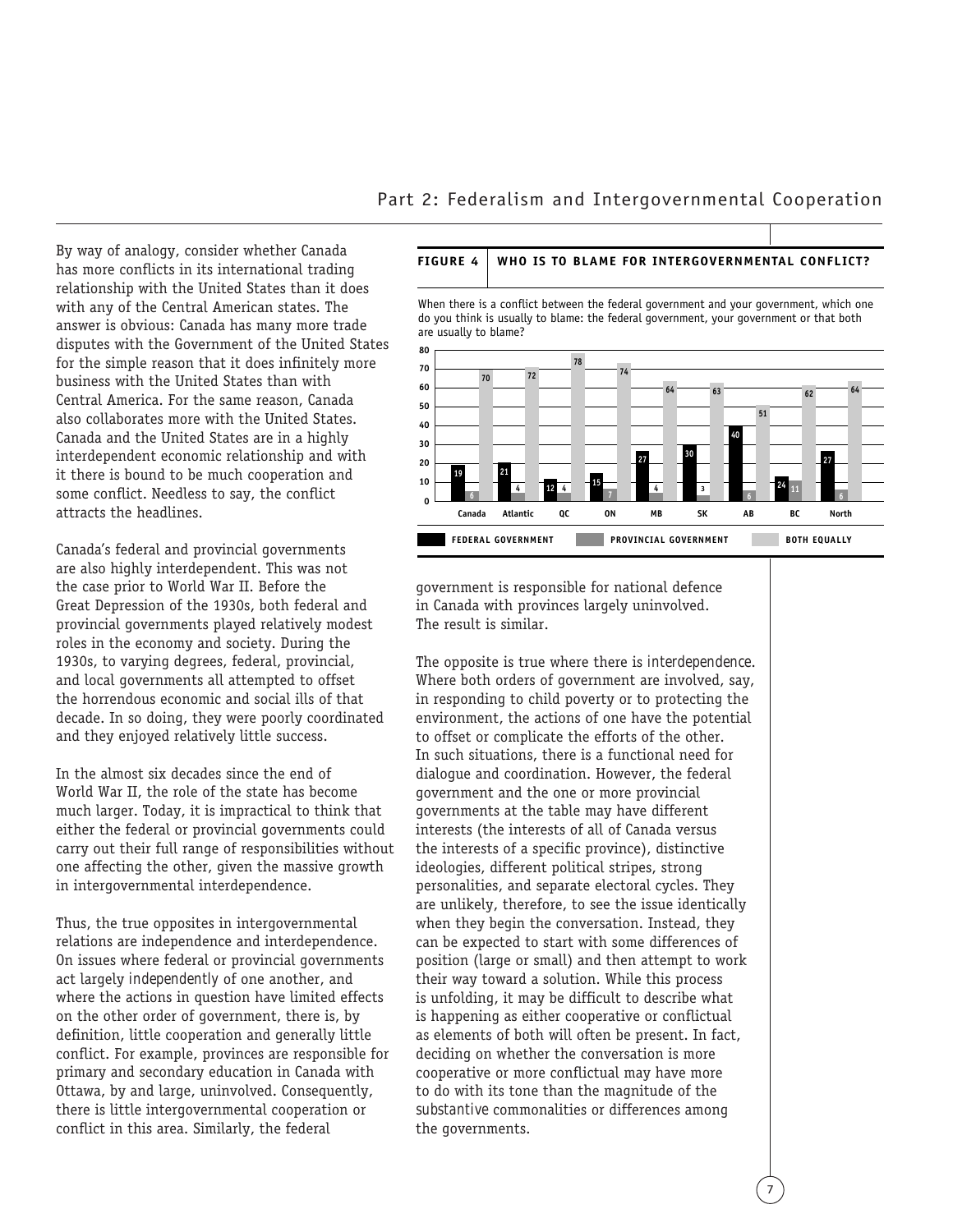On some issues, governments may be unable to agree, in which case they have to learn to live with their differences. But even when governments reach an agreement that leads to ongoing collaboration, there can and often will be differences of interpretation about what is intended by the agreement or disputes about aspects of implementation. In short, both cooperation and conflict are integral to a relationship of interdependence.

This does not mean that Canadians should be unconcerned about the balance between cooperation and conflict in intergovernmental relations. Continuous public squabbling among governments may be a symptom of a dysfunctional intergovernmental relationship, while widespread federal-provincial harmony may signal a healthy situation. But this generality may not be the case for any one issue. Some intergovernmental disagreements may reflect a healthy competition of ideas. And some intergovernmental agreements may constitute lowest-common-denominator solutions to serious intergovernmental challenges. Compromise arrangements may reflect ineffectual responses to the situations they purport to deal with. In short, not all conflict is bad, nor are all agreements good.

If cooperation and conflict are corollaries of an interdependent relationship, then those who would minimize conflict essentially are calling for a return to a federation of watertight compartments. This is not the trend in international relations, however, where interdependence is increasingly the reality, and it seems an improbable course for domestic affairs.

A related issue is the way in which governments manage their conflicts. Too frequently, they resort to unnecessarily emotive language, turning legitimate differences of views or interests into the rhetoric of political symbolism and high politics. For the most part, however, these differences are about functional issues such as how best to achieve widely accepted goals. More often than not, therefore, governments ought to be able to agree to disagree without turning their diversity

of views into a game of high stakes political poker about the political integrity of the country. Learning to live comfortably with differences would be a big step forward in the workings of the federation. Indeed, it is a form of cooperation!

*Harvey Lazar is director of the Institute of Intergovernmental Relations at Queen's University. His current research concentrates on fiscal federalism, the social union (including issues surrounding the future of public health insurance), the institutions of the federation, and the way in which the processes of global and regional integration affect the operations of democratic federations.*

#### **PROSPECTS FOR INTERGOVERNMENTAL COOPERATION IN THE MARTIN ERA**

#### BY IAN PEACH

As the 2003 *Portraits of Canada* survey indicates, Canada's First Ministers have a significant challenge to overcome if they are to demonstrate to Canadians that intergovernmental relations can actually secure good government. In theory, the Council of the Federation and the National Health Council are good ideas, but those familiar with the conduct of intergovernmental relations in Canada are also familiar with how often good ideas have succumbed to intergovernmental conflicts. This time, though, the stakes are higher: Canadians have a renewed interest in seeing governments cooperate for the common good, and Canadians, in both the East and the West, feel a strong sense of alienation from the national government. It is time for all governments to put an end to intergovernmental gamesmanship and respond to citizens' demands for a stronger social and economic union; failure is too likely to cause the public to put "a pox on both your houses." That 70% of Canadians currently blame both levels of government for intergovernmental conflict foreshadows this response.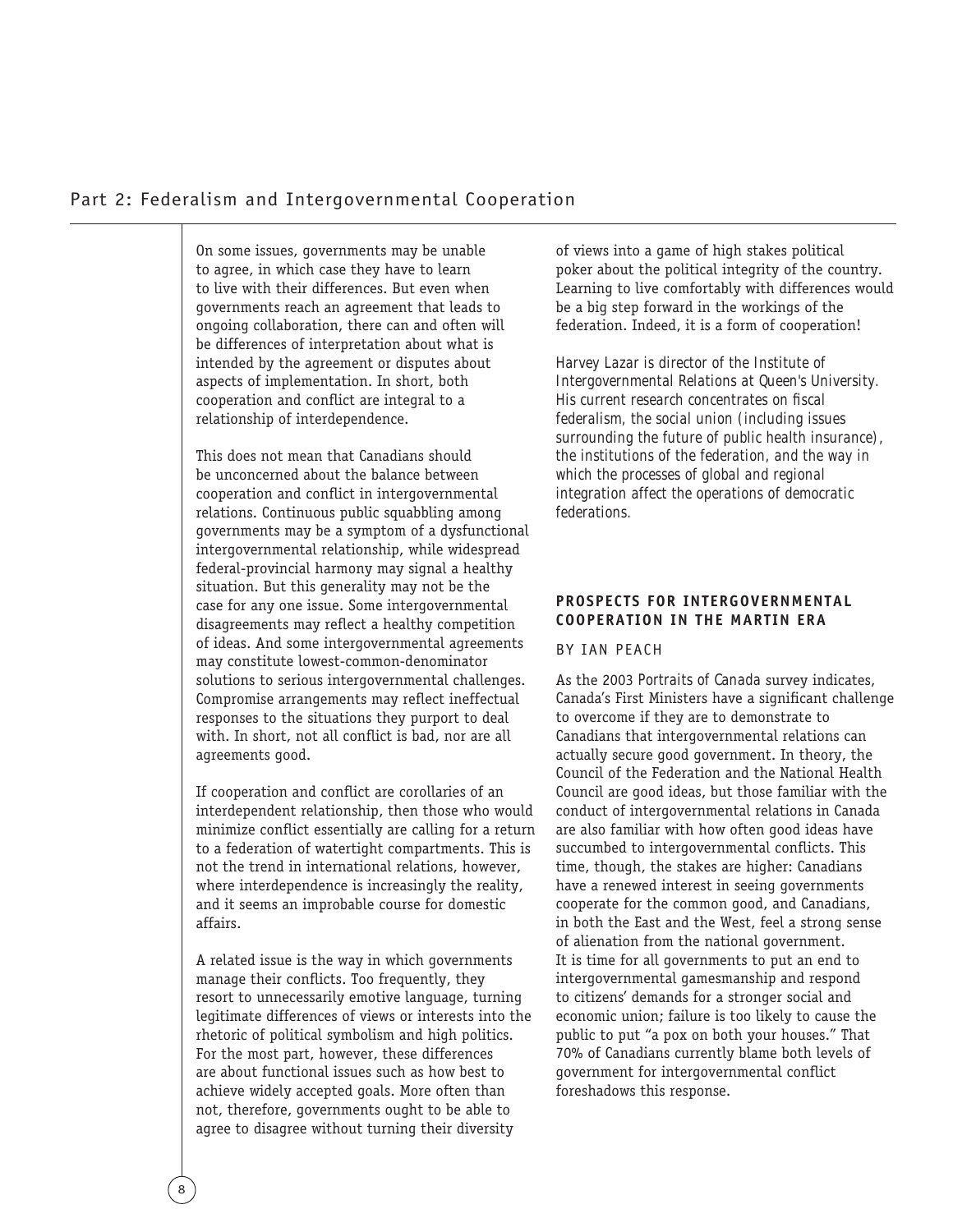It is, indeed, possible that the Council of the Federation could become an effective vehicle for simultaneously securing the social and economic union and renewing citizens' faith in federalism as a vehicle for good government. To do so, however, all of the country's governments will have to commit themselves to making the Council effective, even when an effective Council is inconvenient. The fact that the *Portraits* survey shows that Canadians have even less confidence in the Council as a means of improving public policy than they do in the more arms-length National Health Council suggests a deep skepticism about the willingness of governments to make this courageous choice (see Figures 5 and 6).

For the Premiers, making the Council of the Federation effective will mean giving it the capacity to move a national policy agenda forward through intergovernmental agreements, even in the face of resistance from some governments, and giving it the capacity to enforce those agreements. For the Prime Minister, it means turning over the federal government's ability to use the federal spending power in areas of provincial jurisdiction, as a way of both creating national programs and enforcing their conditions, to the Council. Canada's experience with previous attempts to replace unilateral federal enforcement of national standards with intergovernmental decision-making unfortunately leads one to share citizens' skepticism.

The most recent of these efforts, the negotiation of the Social Union Framework Agreement (SUFA), must be judged a failure; within months of being signed, it was effectively ignored by both the federal and several provincial governments and has never entered the public consciousness. As well, Annual Premiers' Conferences (APCs) are notorious for being merely an annual demand that the federal government transfer more money to the provinces, and do so without attaching conditions; a Council of the Federation that institutionalizes this demand will do nothing to gain public confidence in intergovernmental decision-making.

#### **FIGURE 5 VIEWS ON THE PROPOSED COUNCIL OF THE FEDERATION**

As you may know, the provincial [and territorial] governments want to establish a Council of the Federation in order to develop shared positions and influence the federal government. *Do you think the Council will lead to more cooperation between the provinces [territories] and the federal government, or do you think it will lead to more conflicts between the provinces [territories] and the federal government?*



As you may know, the federal government and most of the provincial governments have

agreed to form a National Health Council that will provide advice and report on the state of the health care system. *Do you think the Council will be a good thing because better cooperation among governments will improve the health care system, or do you think it will be a bad thing because it will just add another layer of bureaucracy without improving the health care system?*



The prospects for intergovernmental cooperation are not hopeless, however. Before negotiating the SUFA, the First Ministers established the federalprovincial-territorial Ministerial Council on Social Policy Renewal. This body, in turn, was able to negotiate a federal-provincial-territorial National Child Benefit scheme in 1996, the first new national social program in over two decades.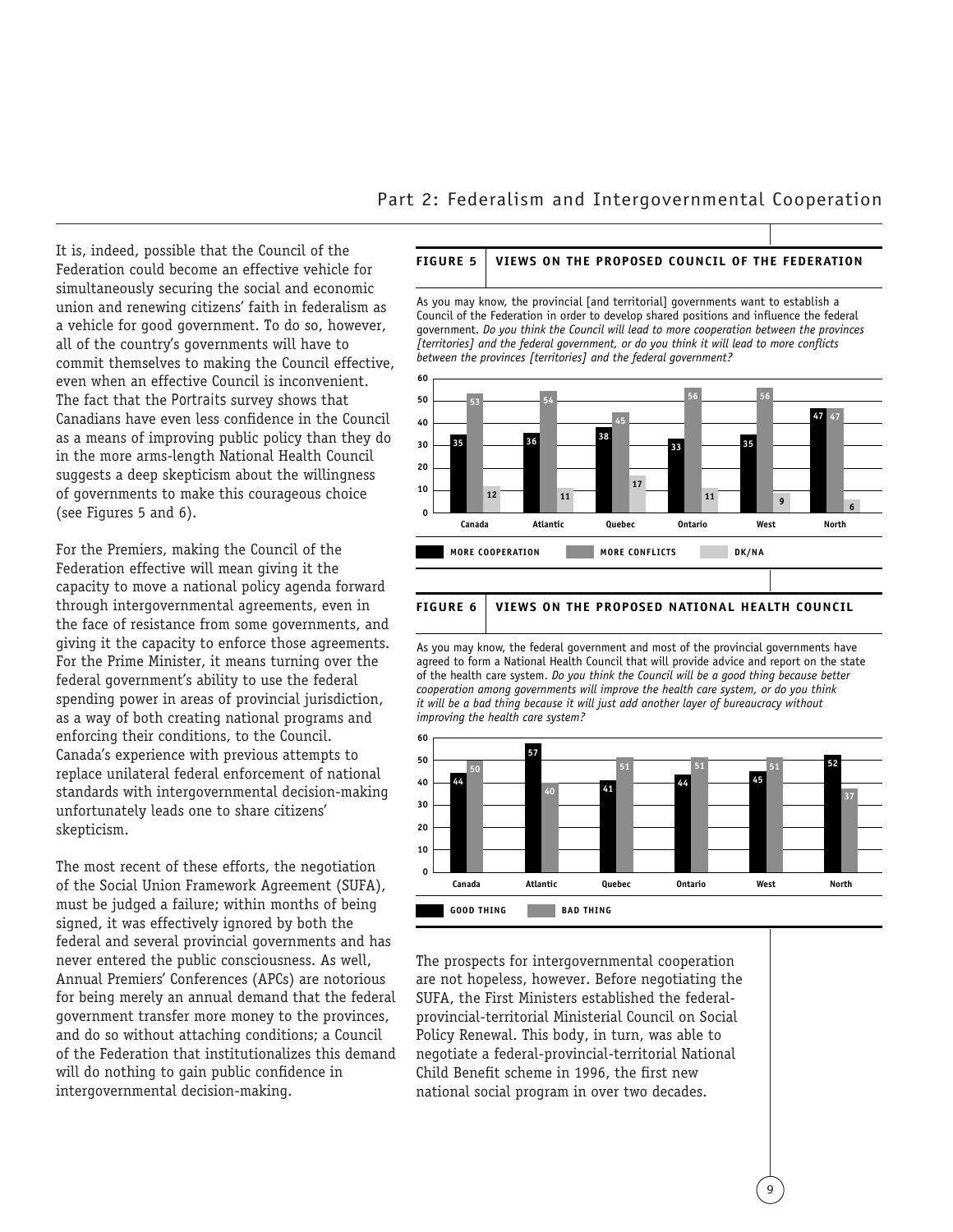As well, the incoming Prime Minister's openness to regular First Ministers' Meetings and his expressed desire to respond to Western alienation already seems to be easing the intergovernmental tensions of the Chrétien era. This may make future federalprovincial conflicts easier to manage, by laying a foundation of mutual respect between governments.

#### **THE RECIPE FOR SUCCESS**

What lessons can we draw from both the successes and the failures of the past that would help the Council of the Federation to win public confidence? The first lesson is that the Council needs to be a federal-provincial-territorial body if it is to promote federal-provincial-territorial cooperation. That the Premiers invited Mr. Martin to meet with the Council and that he accepted is an improvement over what we have grown used to in the last decade, but it is still definitely second best. Having Mr. Martin meet with a Council that has already developed its position risks a confrontation between an immovable provincial-territorial consensus and an equally entrenched federal position, rather than joint problem-solving. In contrast, the Ministerial Council on Social Policy Renewal was a federal-provincial-territorial body and, as such, it had an incentive to find a consensus acceptable to both orders of government.

The second lesson, also derived from the Ministerial Council's experience in negotiating the National Child Benefit and managing the SUFA, is that the Council of the Federation needs to be responsible for negotiating matters of substance that will actually make a difference in people's lives, rather than just intergovernmental mechanics. Because the National Child Benefit was characterized as an intergovernmental response to child poverty, it was meaningful to the public, and any government that jeopardized the negotiations risked being characterized as opposed to addressing child poverty. This would encourage any government to seek an agreement. On the other hand, the SUFA is part of the arcane world of intergovernmental mechanisms, which the public neither really understands nor cares about.

It had no impact on the public consciousness and, as a consequence, governments, both federal and provincial, have been able to ignore it with impunity.

The third lesson is that, for intergovernmental agreements to exercise a meaningful discipline on governments and effectively protect the social and economic union, they have to operate on the basis of some sort of qualified majority rule, rather than consensus, and operate against governments that are not part of the agreement. This would most likely take the form of a "2/3 of the jurisdictions with 50% of the population" decision rule, with a provision that a government that is not part of the agreement would receive the benefit of the agreement if it acts in a manner consistent with the agreement (e.g. by operating an equivalent social program). Such a provision would ensure that any agreements coming out of the Council of the Federation would be truly national in scope, but would better reflect Canadians' desire for a strong social and economic union than would an agreement that required the assent of all jurisdictions. Such a rule may, however, be hard to achieve, as it is a break from the consensus tradition of APCs.

The fourth lesson is that these agreements, once made, need to be enforced either by an intergovernmental body or an independent, neutral agency, rather than by the federal government. The federal government has traditionally been very reluctant to give up its power to enforce the conditions of national sharedcost programs, yet the provinces' perception that the federal government does, or at least can, use this power capriciously has caused significant tension in federal-provincial relations. On the other hand, if there were no enforcement mechanisms, rational provincial and territorial governments would eventually be tempted to shirk their obligations. Without some incentive for all partners in the federation to abide by their obligations, it is unlikely that any province or territory would agree to limit its policy flexibility in the name of the "national interest." As well, without some assurance that the conditions of national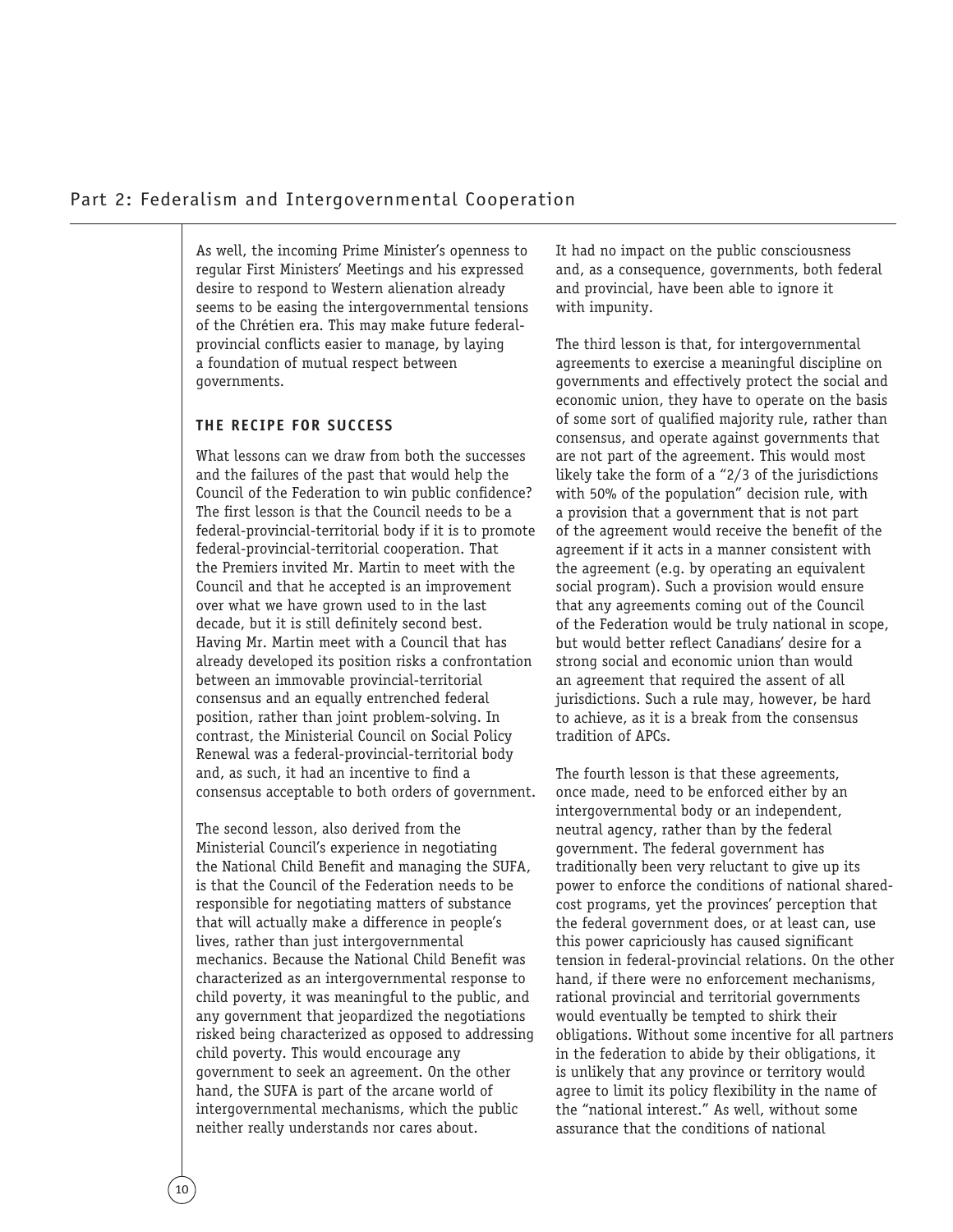programs will actually be enforced, the public will continue to be skeptical about governments' commitment to protect national programs. Thus, if the First Ministers are not prepared to vest in the Council some enforcement powers for agreements negotiated by the Council, the agreements, and the Council itself, risk becoming irrelevant.

#### **THE PRICE OF FAILURE**

If there is one factor that may make the Council of the Federation work where past efforts have failed, it is the price of failure. One statistic is likely enough to make this point: a very similar percentage of both Quebecers and Albertans surveyed (43% and 41%, respectively) do not believe that federalism has more advantages than disadvantages for their provinces (see Figure 7). An "alliance of the alienated" between Quebec and Alberta, in the aftermath of yet another failed attempt to manage the national social and economic union through intergovernmental mechanisms, would be a force to be reckoned with. One should also be concerned about the depth of alienation in my own province, Saskatchewan, which has a long history of playing the role of "honest broker" in federal-provincial relations. The Government of Saskatchewan may well wonder why it expends its energy and credibility in this brokerage role, if the province's citizens feel strongly that they do not get proper respect, or suitable influence on national decisions.

To date, the incoming Prime Minister has made statements that should give Canadians some hope that increased intergovernmental cooperation will be part of the Martin legacy; his challenge will be to demonstrate that his rhetoric will be backed up by substantive actions. The Premiers, too, must remember that they will also suffer the wrath of the electorate if they are seen to be unwilling to respond to good faith attempts by Mr. Martin to improve the intergovernmental environment. One can only hope that they are all listening to what Canadians have said, loudly and clearly, through *Portraits of Canada*.

#### **FIGURE 7 CANADIAN FEDERALISM MORE ADVANTAGES THAN DISADVANTAGES?**  BY PROVINCE — THOSE WHO DISAGREE

Under the Canadian federal system, the federal government has responsibility for some areas and the provincial [and territorial] governments have responsibility for others. Please tell me whether you strongly agree, agree, disagree or strongly disagree with each of the following statements… *Canadian federalism has more advantages than disadvantages for my province/territory.*



*Currently the Government of Saskatchewan Senior Policy Fellow at the Saskatchewan Institute of Public Policy, Mr. Peach is a veteran of intergovernmental negotiations, including the Charlottetown Accord, the Social Union Framework Agreement, First Nations self-government, and the Canada-Saskatchewan Northern Development Accord.*

#### **FISCAL IMBALANCE, OR "THE FOUR MUSKETEERS"**

#### BY GILLES PAQUET

Governments are instruments fashioned by citizens to provide access to public "services" that can only be obtained through concerted collective action backed by the State. From this standpoint, the different orders of government are like the "Three Musketeers," each serving the needs of the sovereign citizen, with varying degrees of success.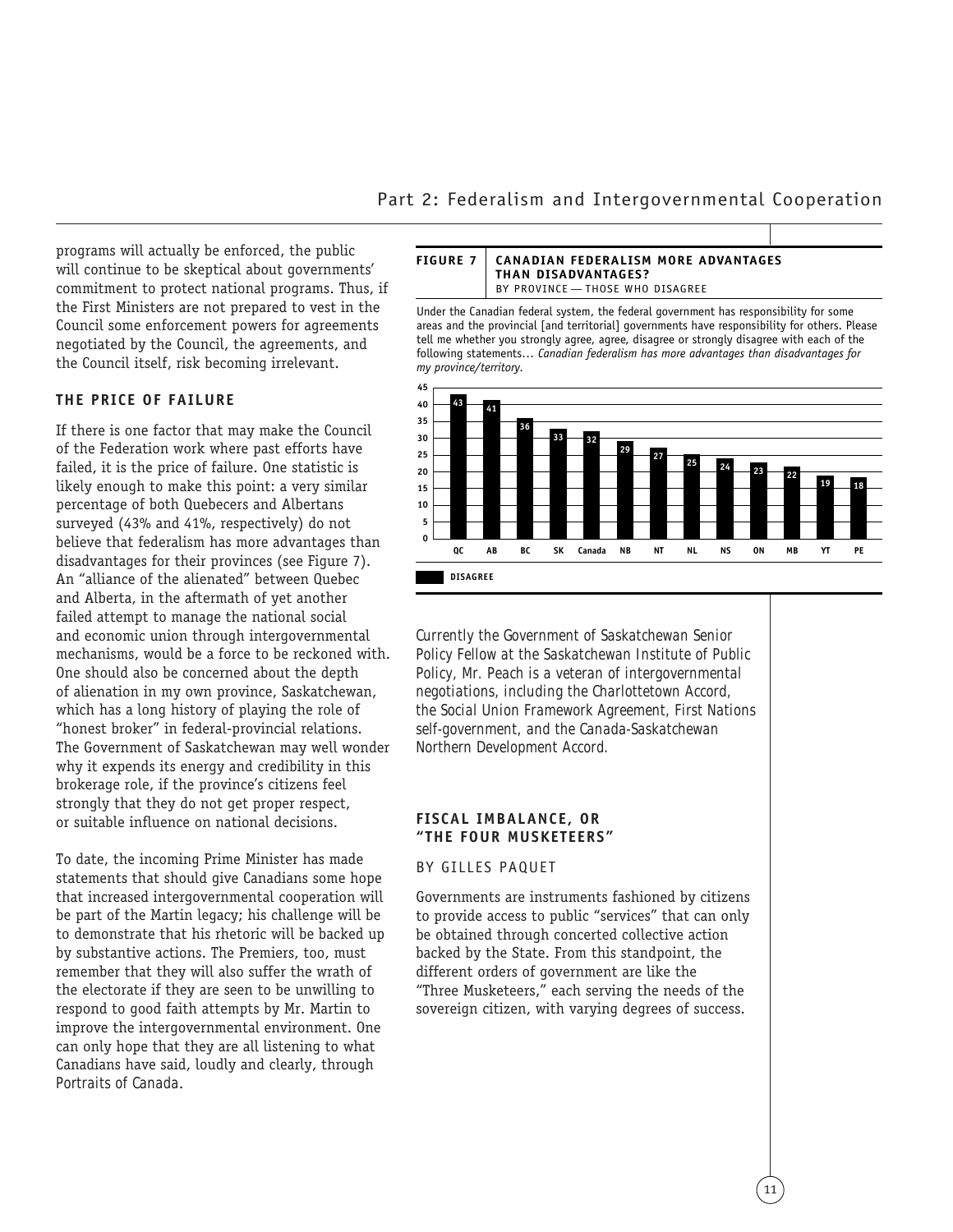Part 2: Federalism and Intergovernmental Cooperation

| FIGURE 8   FISCAL IMBALANCE?* |
|-------------------------------|
|                               |

A. Do you feel that the federal government has enough, too much or too little revenue to fulfill its responsibilities?

- B. Do you feel that your provincial [territorial] government has enough, too much or too little revenue to fulfill its responsibilities?
- C. Do you feel that local or municipal governments have enough, too much or too little revenue to fulfill their responsibilities?



\* Note: These questions were adapted from questions developed by the Canada West Foundation for use in its Looking West 2003 Survey.

Like the musketeers in Dumas's novel, each order of government has different character traits and, therefore, different roles. There is Aramis, the architect of overarching strategies (the federal level); Athos, the mysterious provincial, given to gambling and excess; and Porthos, the man of many garments, the urbane and convivial one (the municipal level). There may be debate about who does what best or worst, but there is general agreement on overall areas of responsibility.

But what the Canadian citizen of 2003 saw is two things: (1) insufficient cooperation among the orders of government and (2) a mismatch between their resources and their responsibilities. Simply put, the three musketeers are not equal partners.

Survey data confirm this impression, with 70% of Canadians asking that the new Prime Minister establish better intergovernmental relations. This is their second highest priority, after health care funding (73%) but ahead of funding for education and training (69%). It is quite extraordinary that a subject as arcane as federal-provincial relations could arouse such concern. What is more, a significant majority of citizens believe that provincial and local governments need more fiscal resources (see Figure 8).

But despite such strong feelings, Canadians are hesitant about demanding a transfer of power to the provinces and municipalities. Only 32% would place a high priority on transferring more power to the provinces, and only 16% say that giving more money to big cities is a high priority issue (see Table 1).

The reason for this reluctance is not hard to understand. During the past seven decades, Canadians have developed a rosy view of the federal government—despite some memorable failures—through such watershed moments as the Great Depression, the Second World War and the advent of the Welfare State. It has come to be considered the great producer of public assets, the protector of the public interest, the stabilizer and redistributor of income and wealth. Neither provincial governments (except in Quebec), nor municipal governments, have gained such public trust.

Another explanation for this reluctance arises, in part, from the fact that the three musketeers in both the novel and in our structures of governance —are actually four in number. The dashing D'Artagnan, who spurs others to action, should not be forgotten. He personifies the big cities.

The country's dozen largest cities—with Toronto, Montreal and Vancouver respectively the biggest are powerful engines of economic development and social progress in an economy increasingly affected by globalization, and a society that is ever more pluralistic. They are powerhouses of economic growth and crucibles in which the country's vital elements are melded. They account for the major portion of Canada's GDP. Any attempt to overshadow or underemphasize these realities jeopardizes the very sources of the nation's wealth, stifling its potential for creativity and innovation.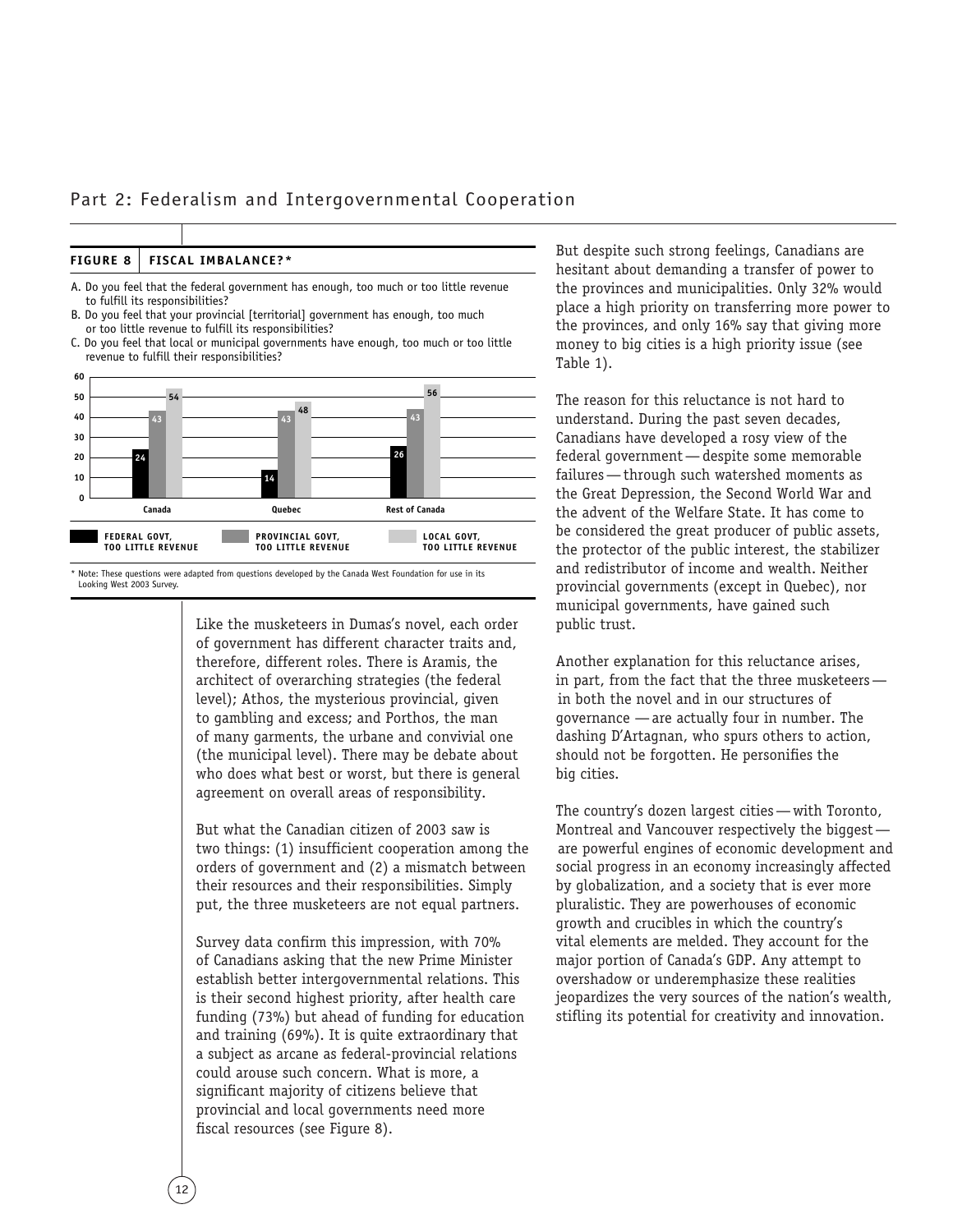The challenge, then, is to distinguish clearly between Porthos, who embodies the country's small cities, towns and villages, and D'Artagnan, who personifies the big cities with all their spirit and might. In the novel, of course, it is D'Artagnan's arrival that unites the musketeers and forges them into a formidable fighting unit.

The leadership in major cities must make them stand apart. Some mayors, such as Winnipeg's Glen Murray, have understood this for a long time. Within the near future, these cities need considerable additional financial resources to consolidate their strength. Yet, it is precisely this strength that is feared by provincial governments, jealous guardians of their constitutional authority over the cities. This provincial trusteeship of major cities—some of them much larger than several provinces—smothers their dynamism.

It might have been thought that the Council of the Federation could be a likely forum in which the big cities could sit down at the same table with the provincial and federal governments to discuss the best ways to correct fiscal imbalances, either through redistribution of responsibilities or fiscal resources. But such a fiscal Meech Lake Agreement, which would bring together the federal government, the provinces and the municipalities (at very least the major cities), is not on. It is not on because the provinces' defensive reflexes are ingrained. They oppose treating the major cities as partners. The provinces view them as emanations of provincial authority, thereby creating this paradox: they want to deal with them as subordinate administrative entities, although the major cities drive their economies. But public discontent over fiscal imbalance is

#### Part 2: Federalism and Intergovernmental Cooperation

#### **FIGURE 9 DOES YOUR PROVINCE HAVE TOO LITTLE REVENUE**

Do you feel that your provincial [territorial] government has enough, too much or too little revenue to fulfill its responsibilities?



#### **FIGURE 10 FISCAL IMBALANCE? THE CITIES**

- A. Do you feel that the federal government has enough, too much or too little revenue to fulfill its responsibilities?
- B. Do you feel that your provincial [territorial] government has enough, too much or too little revenue to fulfill its responsibilities?
- C. Do you feel that local or municipal governments have enough, too much or too little revenue to fulfill their responsibilities?



on the rise in our cities. In Toronto, nearly two of every three residents think their city needs additional fiscal resources. This figure is around 50% in Montreal, Calgary, and Edmonton. And in the smaller provinces and the territories, residents are just as vehement in demanding federal fiscal transfers towards the provinces.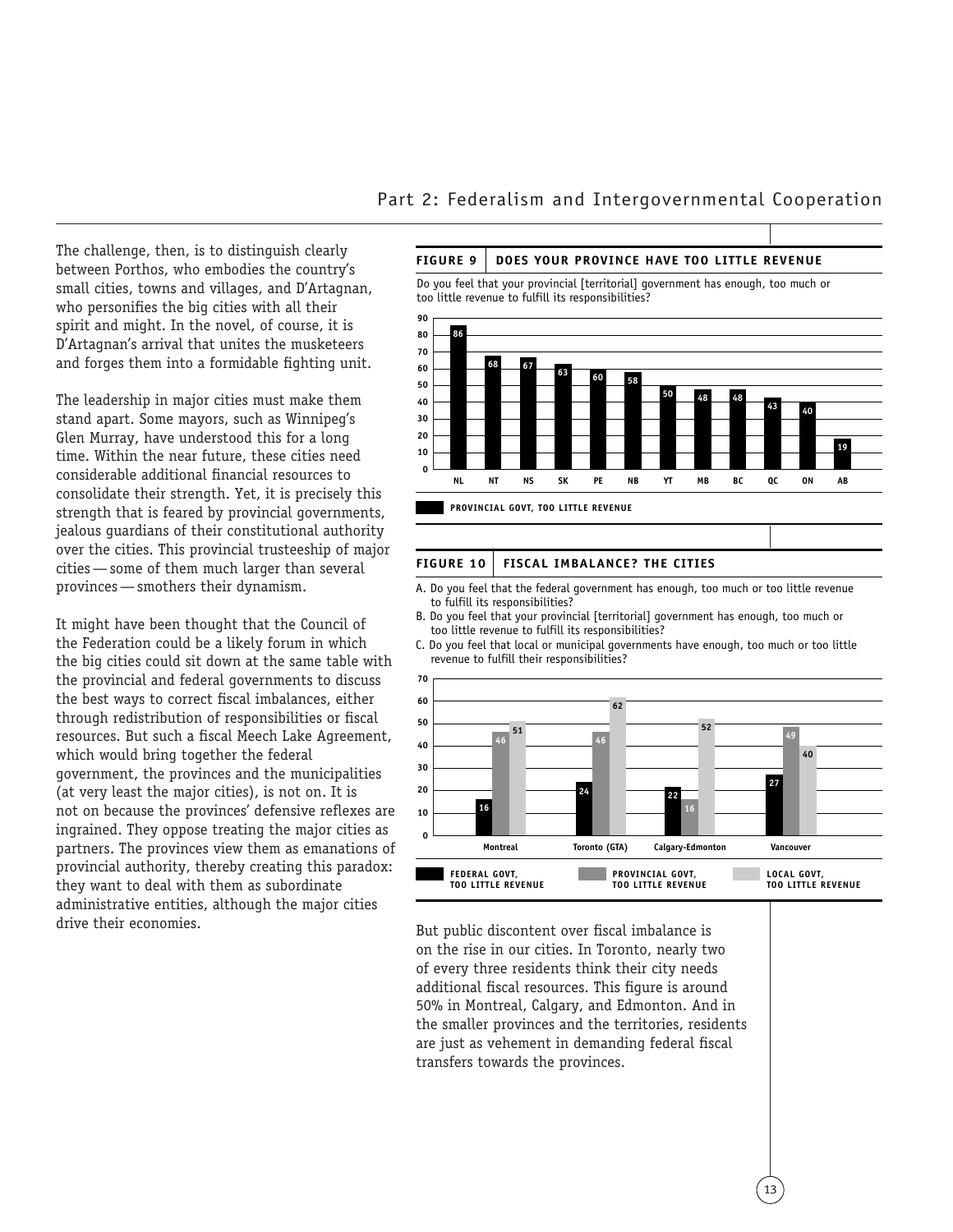

In your opinion, in the future, should the provincial [territorial] governments have more power, the federal government have more power, or should things stay as they are?



The new federal government, having fully recognized the severity of problems at the local level and provincial stubbornness in preventing a true fiscal reform à la Meech, will seek ways to circumvent the problem. It is unfortunate, but necessary. It can only be hoped that whatever it does will be more intelligently thought out than what was attempted in the early 1970s, and which led to an exacerbation of federal-provincial frictions, without yielding any significant results.

But this will certainly be a great opportunity to provide true recognition of the "Four Musketeers'" different character traits and the need for joint action among them—something Canadians are demanding. This is the key to resolving fiscal imbalance.

In this rebalancing process, the central role of the Federation of Canadian Municipalities should not be underestimated. It can marshal the forces of intergovernmental cooperation in such a way as to make the cities full-fledged players in the pan-Canadian decision-making process. But like Milady in Dumas' novel, the FCM is complex and somewhat schizophrenic, torn as it is between Porthos and D'Artagnan. Formally, it represents all the cities, not just the big ones. Can it separate the wheat from the chaff by making the smaller municipalities see that their progress depends on the health of the big cities?

Let's hope so. And if that should come to pass, the day may not be far off when the rallying cry of the four musketeers will be heard through the land: "All for one and one for all!"

*Gilles Paquet is Professor Emeritus and a Senior Research Fellow at the School of Political Studies at the University of Ottawa. He is also a senior partner of Invenire4. His website is www.gouvernance.ca*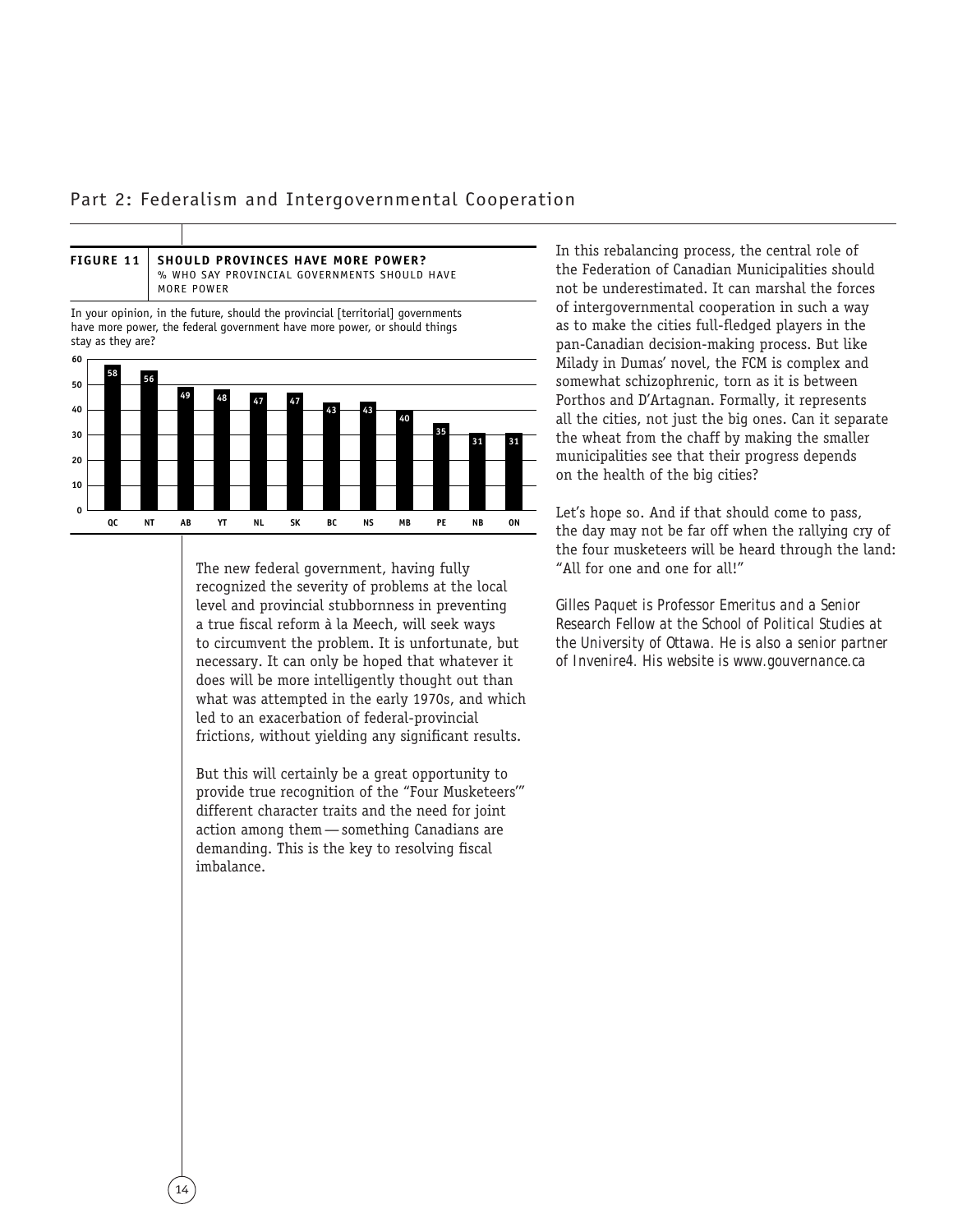Canadians view their federation through the prism of regional differences.

Outside Ontario, a majority are concerned about their region's place within Canada. "Western alienation" has attracted considerable attention in recent years. How deep it runs is illustrated by *Portraits* findings in each province of the region: the number of Albertans who say their province is treated with the respect it deserves has fallen by 19% since 1998; Saskatchewan residents are the most likely to say that their province doesn't have its fair share of influence on important national decisions, and the second most likely to say that it doesn't get the respect it deserves; sixty-five percent of British Columbians believe their province has less than its fair share of influence, and 42% trust neither the provincial nor the federal level of government to protect the programs they care about (see Table 3).

Discontent also runs high in Atlantic Canada where reducing regional inequalities is the fourth highest priority out of twelve possible priorities, compared to an eighth-place ranking for Canada as a whole.

Newfoundlanders and Labradorians and Nova Scotians, with their emerging offshore oil and gas industries, are especially frustrated by their inability to improve what they view as their disadvantaged status in the federation.<sup>1</sup> Seventy percent of Nova Scotians say their province has less than its fair share of influence on important national decisions, second only to Saskatchewan where 72% feel that way. In Newfoundland and Labrador, 76% say that their province does not get the respect it deserves in Canada—the highest percentage of any province. In 2002, the provincial government, responding to this discontent, established the "Royal Commission on Renewing and Strengthening Our Place in Canada," to assess Newfoundland and Labrador's strengths and weaknesses and recommend ways to renew and strengthen its place in the federation.<sup>2</sup>

#### **FIGURE 12 IS YOUR PROVINCE TREATED WITH THE RESPECT IT DESERVES?**  % WHO ANSWERED "YES"

In your opinion, is (name of province) treated with the respect it deserves in Canada or not?



#### **FIGURE 13 IS YOUR PROVINCE TREATED WITH RESPECT?**  RESPONDENTS WHO ANSWERED "YES"



When the question of why their province did not get the respect it deserved in the federation was probed further, the views of those in the different Atlantic Provinces varied.3 Two out of five Newfoundlanders and Labradorians cited such economic reasons as high unemployment or a weak economy (see Table 4). In Prince Edward Island, a plurality of those who said that their province did not receive the respect it deserved put the blame, not on their economy, but on the province's small size and population. However, in all four Atlantic Provinces, at least one out of four respondents

<sup>1</sup> See the discussion of the equalization program in *Sharing the Wealth: Choices for the Federation*, CRIC Paper #7 (Montreal: CRIC, September 2002), available online at www.cric.ca.

<sup>2</sup> Information on the Newfoundland and Labrador Royal Commission on Renewing and Strengthening Our Place in Canada, including the final report, is available online at http://www.gov.nf.ca/royalcomm.

This question was asked of those Atlantic Canadians who said their province is not treated with the respect it deserves. The same question was asked in 2002 in Alberta and Saskatchewan. See *Portraits of Canada 2002*, CRIC Paper #8 (Montreal: CRIC, December 2002); available online at www.cric.ca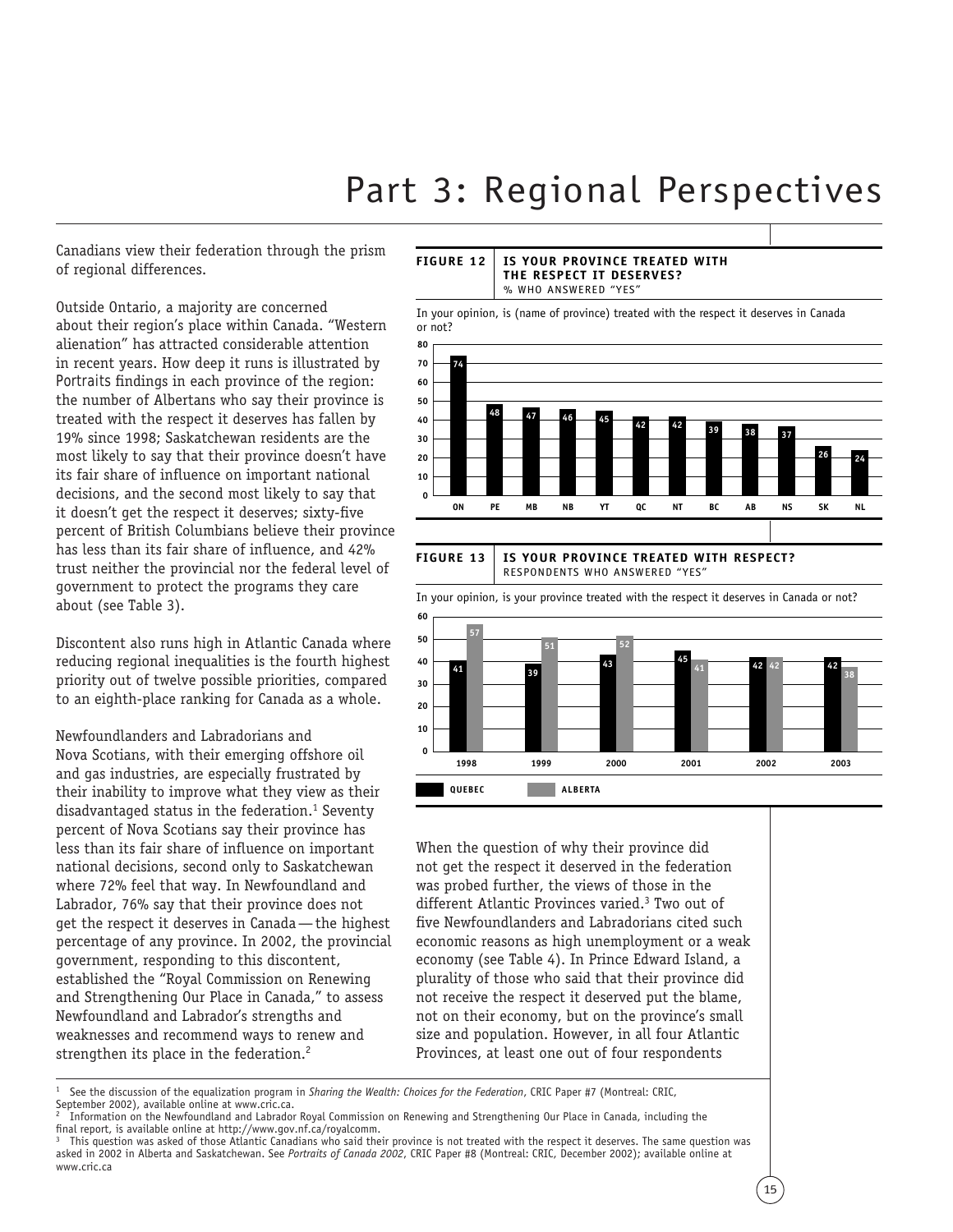#### Part 3: Regional Perspectives



#### **TABLE 3 TRUST IN GOVERNMENTS**

Which government do you trust more to protect the programs you care about? Is it a) The federal government b) The government of your province/territory c) Both equally d) Neither.

|              | Federal | Provincial/<br><b>Territorial</b> | <b>Both</b><br><b>Equally</b> | <b>Neither</b> |
|--------------|---------|-----------------------------------|-------------------------------|----------------|
| <b>NL</b>    | 14      | 23                                | 30                            | 33             |
| PEI          | 8       | 33                                | 44                            | 15             |
| <b>NB</b>    | 21      | 17                                | 22                            | 39             |
| <b>NS</b>    | 23      | 23                                | 33                            | 18             |
| QUE          | 11      | 24                                | 34                            | 28             |
| <b>ONT</b>   | 15      | 22                                | 29                            | 32             |
| MA           | 12      | 26                                | 23                            | 37             |
| SA           | 9       | 25                                | 27                            | 37             |
| AB           | 14      | 40                                | 16                            | 29             |
| BC           | 20      | 16                                | 20                            | 42             |
| <b>North</b> | 17      | 31                                | 27                            | 24             |

who felt their province did not get the respect it deserved attributed this to neglect by the federal government and to the belief that the rest of Canada receives better treatment or more money from Ottawa.

In reviewing regional perspectives, Canadians should not overlook the three northern territories. After Quebec, this region is the most likely to say that their provincial or territorial government needs both more power and more money to fulfill its responsibilities (see Figures 9 and 11).

The search for "regional fairness" within Canada also must go beyond the demands of the provinces. Mega-cities with growing populations, such as Toronto and Vancouver, want their distinct interests reflected in the nation's public policy agenda. In the Greater Toronto Area, for instance, 45% seek more powers for their local government, up from 36% in 2001, and 62% say their local government has too little revenue to meet its responsibilities.

These different results suggest an appetite for change. Yet, no one looks forward to another "Meech Lake" type round of constitutional talks. When asked if this is the right time to return to the constitutional issue, or leave it alone, only 28% would re-open it.

Consequently, attention has shifted to seeking reforms that do not require constitutional change. Suggestions include correcting a lack of regional representation in the upper echelons of the federal public service, better cooperation with provincial governments on major federal policy decisions, and improvements to the operations of the Senate and the House of Commons. Last April, during the Canadian Unity Council's annual general meeting, there was a luncheon debate on the theme "Us Vs. Them: Myth or Reality, A Solution-Oriented Dialogue on Canadian Regional Discontent." Participants repeatedly called for reforms that would give Canadians opportunities to learn more about other regions of the country, celebrate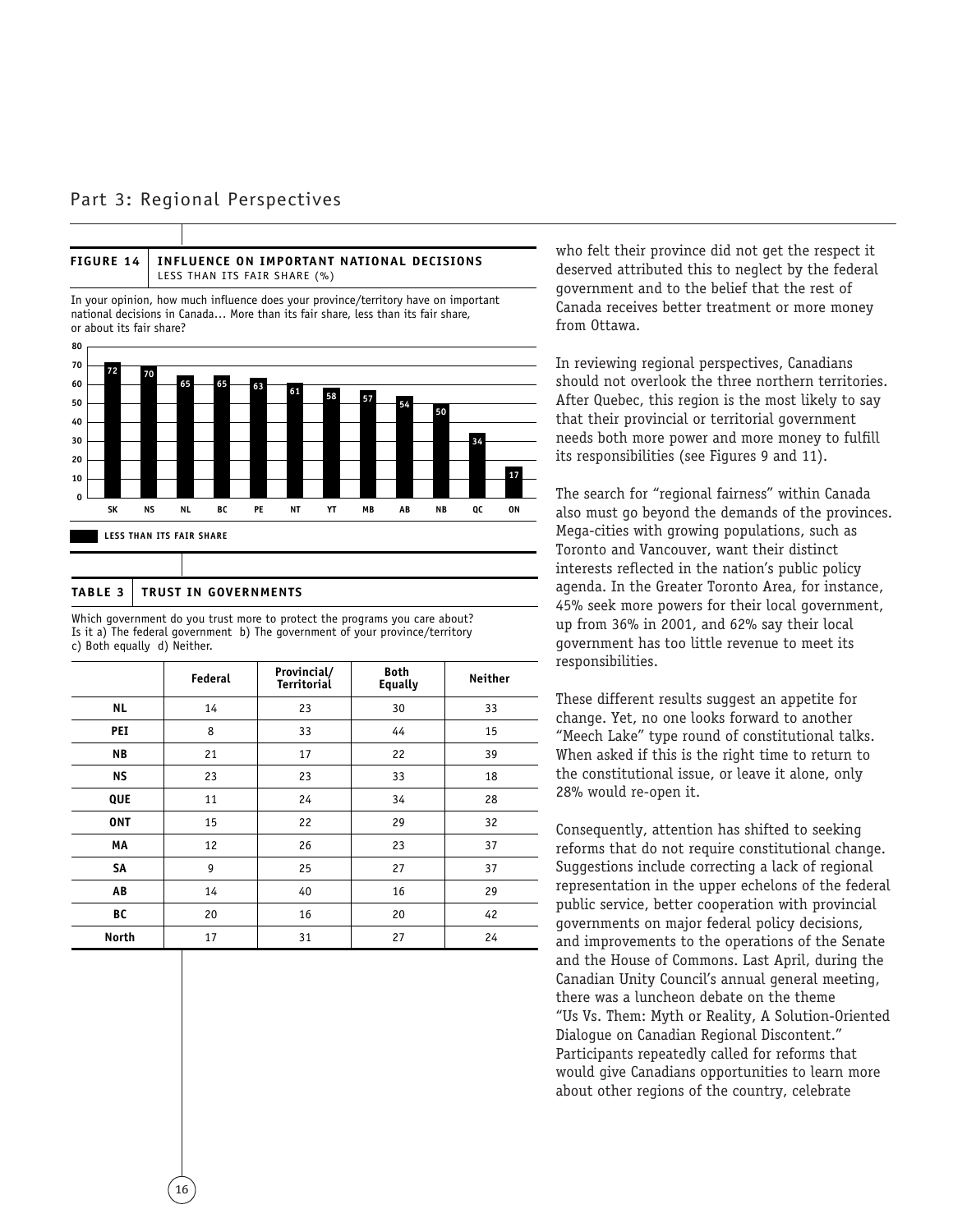regional diversity, establish more forums for open discussion on issues and exchange of ideas, as well as electoral reform to better reflect the popular vote in the distribution of seats following elections.

All of this leads to an obvious conclusion: reforms are needed as a prelude to improving the perception Canadians in very part of the country have of their federal system in Eastern and Western Canada.

**The following suggestions were among those proposed by participants in the April, 2003 luncheon debate on the theme "Us Vs. Them: Myth or Reality, A Solution-Oriented Dialogue on Canadian Regional Discontent":**

- **Encourage young Canadians to explore the country through travel, employment or educational opportunities (including more bursaries to allow students to attend university in provinces other than their own).**
- **Require schools to do more to encourage civic engagement among young Canadians.**
- **Inform Canadians about the country's different regions and the issues they face.**
- **Find ways to attract excellent leaders to politics and public service.**
- **Increase opportunities for citizens at the constituency level to contribute meaningfully to consultations about government policy.**
- **Give more power to municipalities and to provinces.**

#### Part 3: Regional Perspectives

*"[…] the provincial government must work hand in hand with the federal government not only to ensure that the province does not fall further behind, but that it progresses at a reasonable pace. The unacceptable alternative is the status quo, entrenched by a federal system unable or unwilling to respond seriously and respectfully to the unique circumstances facing Newfoundland and Labrador. The cost of doing nothing is high, not just for Newfoundland and Labrador, but for Canada as well."*

#### *Royal Commission on Renewing and Strengthening Our Place in Canada,*

*(Newfoundland and Labrador)* 

#### **TABLE 4 WHY NO RESPECT? THE ATLANTIC PROVINCES** NUMBER OF RESPONDENTS/PERCENTAGE OF RESPONDENTS

**Question:** "In your opinion, is your province treated with the respect it deserves in Canada or not?"

**Follow–up question** (open-ended), to those who answered "no": **"why not?"**

|           | Α      | В      |      | D      |        |
|-----------|--------|--------|------|--------|--------|
| <b>NL</b> | 31/42% | 8/11%  | 2/3% | 18/24% | 15/20% |
| PE        | 6/11%  | 20/36% | 0/0% | 17/30% | 13/23% |
| <b>NS</b> | 13/19% | 19/28% | 0/0% | 20/30% | 15/22% |
| <b>NB</b> | 15/28% | 7/13%  | 4/8% | 13/25% | 14/26% |

**A** POOR REGION/WEAKER ECONOMY/HIGH UNEMPLOYMENT/TOO DEPENDENT ON ONE INDUSTRY

**B** TOO SMALL/LOW POPULATION BASE

**C** NEGATIVELY STEREOTYPED BY OTHER CANADIANS

**D** NEGLECTED BY FEDERAL GOV'T/REST OF CANADA GETS BETTER TREATMENT OR MORE MONEY

**E** OTHER/DON'T KNOW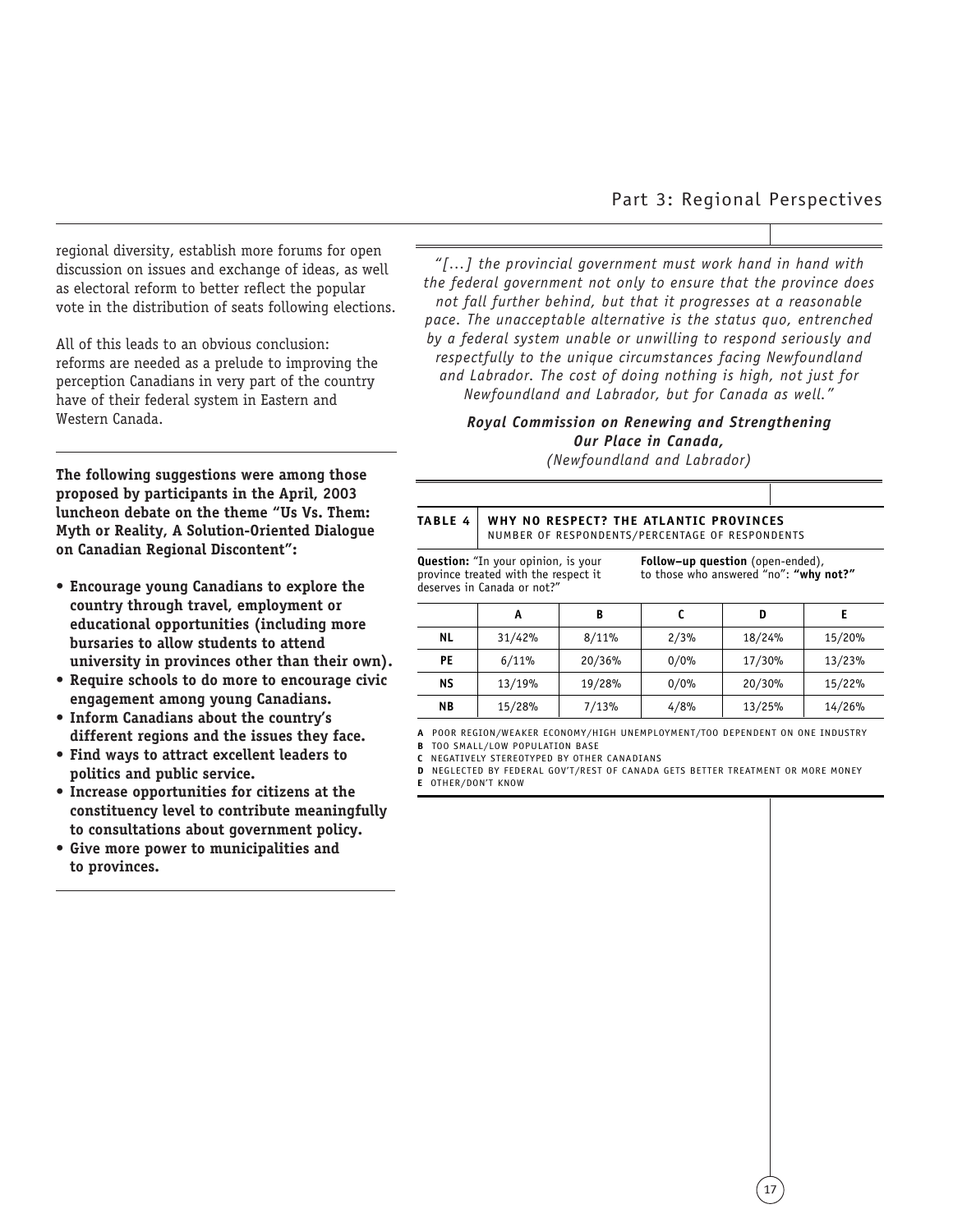## Part 4: Quebec

- **The new Quebec government has broad support within the province for its goal of actively seeking to improve the workings of Canadian federalism, and this support extends to a majority of both federalists and sovereignists.**
- **Sixty-one percent of Quebecers think that federalism can satisfy both Quebec and the rest of Canada, and about one in two Quebecers agrees that "Canadian federalism has more advantages than disadvantages for Quebec," both of which represent no change since 1998.**
- **A majority (53%) say that their province is not treated with the respect it deserves in Canada, a figure that is similar to that found in previous CRIC polling on the issue.**
- **A plurality of French-speaking Quebecers say that when two equally competent candidates—one Francophone and one Anglophone—seek the same job or a promotion, the English-speaking candidate has the advantage. Among English-speaking Quebecers, 66% say the Francophone has the edge.**
- **About six out of ten French-speaking Quebecers say the French language in Quebec is threatened—a figure that is unchanged since 2000.**
- **If a referendum on sovereignty-partnership had been held in September, support for the "yes" side would have been about 47% (after the redistribution of the undecided respondents). This level of support has been attained only a few times since 1998, and two of those times were this year. The results show that the "no" side would have won with about 53%.**

**NEW CHAPTER OR THE SAME OLD STORY? PUBLIC OPINION IN QUEBEC<sup>4</sup>** 

BY MATTHEW MENDELSOHN, ANDREW PARKIN, AND MAURICE PINARD

The Liberal Party of Quebec's victory in the 2003 provincial general election, which replaced a sovereignist government with a federalist government, has far reaching consequences for Canadian politics. However, those who assume that it signals a major shift in public opinion are well advised to be cautious. Often, governing parties are defeated and opposition parties elected for a variety of reasons that have little to do with fundamental shifts in public attitudes towards key issues.

The defining feature of Quebec public opinion since the 1970s has been polarization on what is referred to in Quebec as the national question (federalism versus sovereignty). During this period (except for an interlude from 1981 to around 1987), "normal" politics took a backseat to the more existential questions of national identity and the province's constitutional status. This is no longer the case.

We are now witnessing a move to more mundane political debate involving the size of the state, levels of taxation, and social values. The media have reported widely that Quebecers are tired of debating the merits of sovereignty, and have little appetite for a new referendum or re-opening constitutional negotiations. In fact, the current *Portraits of Canada* shows that only 36% of Quebecers say that now is the right time to re-open the constitutional issue. It would be difficult to underestimate the depth of this sentiment. The debates of the late 1980s and early 1990s hold little appeal, especially for younger Quebecers.<sup>5</sup>

Thus, it is not surprising to find that Quebecers respond favourably to the idea of their provincial government participating constructively in the life of the Canadian federation. Three of every four Quebecers want their new government to play a very active role to help the Canadian federation work better, while 19% are opposed. Even among those who would vote "yes" in a sovereignty referendum, 64% back making the federation work better, while 30% are opposed (see Figure 16).

This article is informed by a longer paper entitled "A New Chapter or the Same Old Story? The Depoliticization of the National Question: Public Opinion in Quebec from 1996-2003," by Matthew Mendelsohn, Andrew Parkin, and Maurice Pinard. The paper was presented by Matthew Mendelsohn at the conference on "Quebec and Canada in the New Century: New Dynamics, New Opportunities" hosted by the Institute of Intergovernmental Relations at Queen's University, October 31-November 1, 2003.

<sup>5</sup> See the results from Portraits of Canada 2002, especially as discussed in: Maurice Pinard, *A Great Realignment of Political Parties in Quebec*, special edition of the CRIC Papers (Montreal: CRIC, March 2003), available online at www.cric.ca.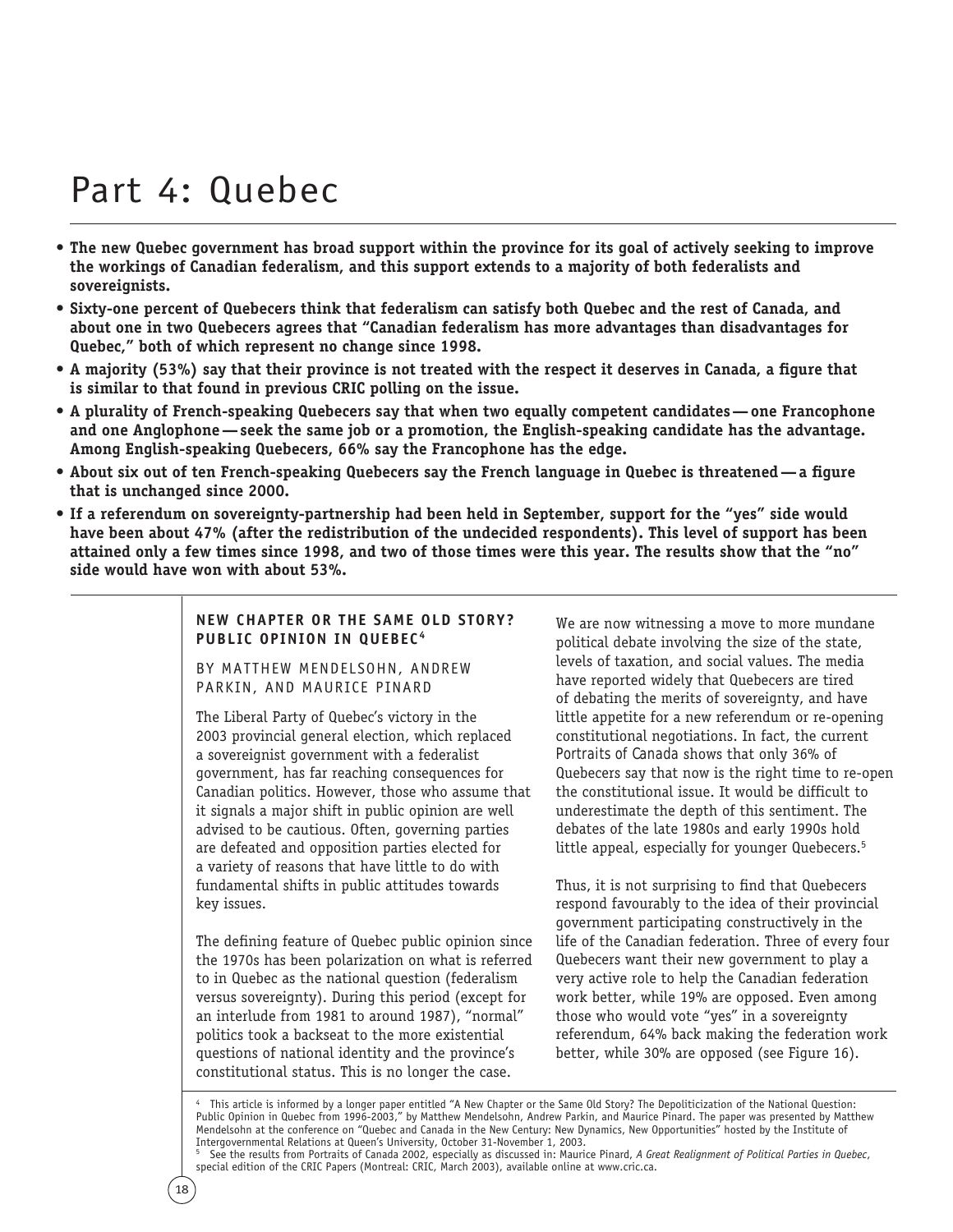#### Part 4: Quebec

Some other significant findings:

- Increased federal-provincial cooperation is a high priority for no less than 70% of Quebecers.
- Seventy-eight percent of Quebecers blame both levels of government for intergovernmental conflicts, while only 12% hold the federal government solely responsible.
- Today, Quebecers are far more likely to believe that a provincial Liberal government strengthens Quebec in terms of its relations with the rest of Canada, than the number in 1999 who believed that a PQ government strengthened Quebec's hand. Apparently, the public does not share the PQ's view that a federalist government in Quebec City places the province at a disadvantage when dealing with its partners in Confederation (see Figure 17).

Taken together, these results reflect a widespread desire for cooperation, rather than confrontation, in federal-provincial relations.

None of this is to suggest, however, that many Quebecers do not continue to support Quebec sovereignty on some level. Despite a decline in support during the late 1990s, the number of Quebecers who would vote "yes" in a referendum on sovereignty-partnership never dropped below 40%. Following the provincial Liberals' election victory in April 2003, support for this option has been in the mid-40s, confirming, at least in part, a well-established pattern whereby rhetorical support for sovereignty often increases when a federalist government rules in Quebec City, and a sovereignty referendum seems unlikely.

The 2003 *Portraits* also shows that 46% of Quebecers favour Quebec becoming a sovereign country (this question does not ask about how respondents would vote in a referendum). Another question, asking Quebecers to choose among four constitutional options, shows that support for sovereignty has declined little in recent years.



QUEBEC RESPONDENTS ONLY

The current Quebec government wants to play a very active role to help the Canadian federation work better. Are you very favourable, somewhat favourable, somewhat opposed or very opposed to this policy direction?



19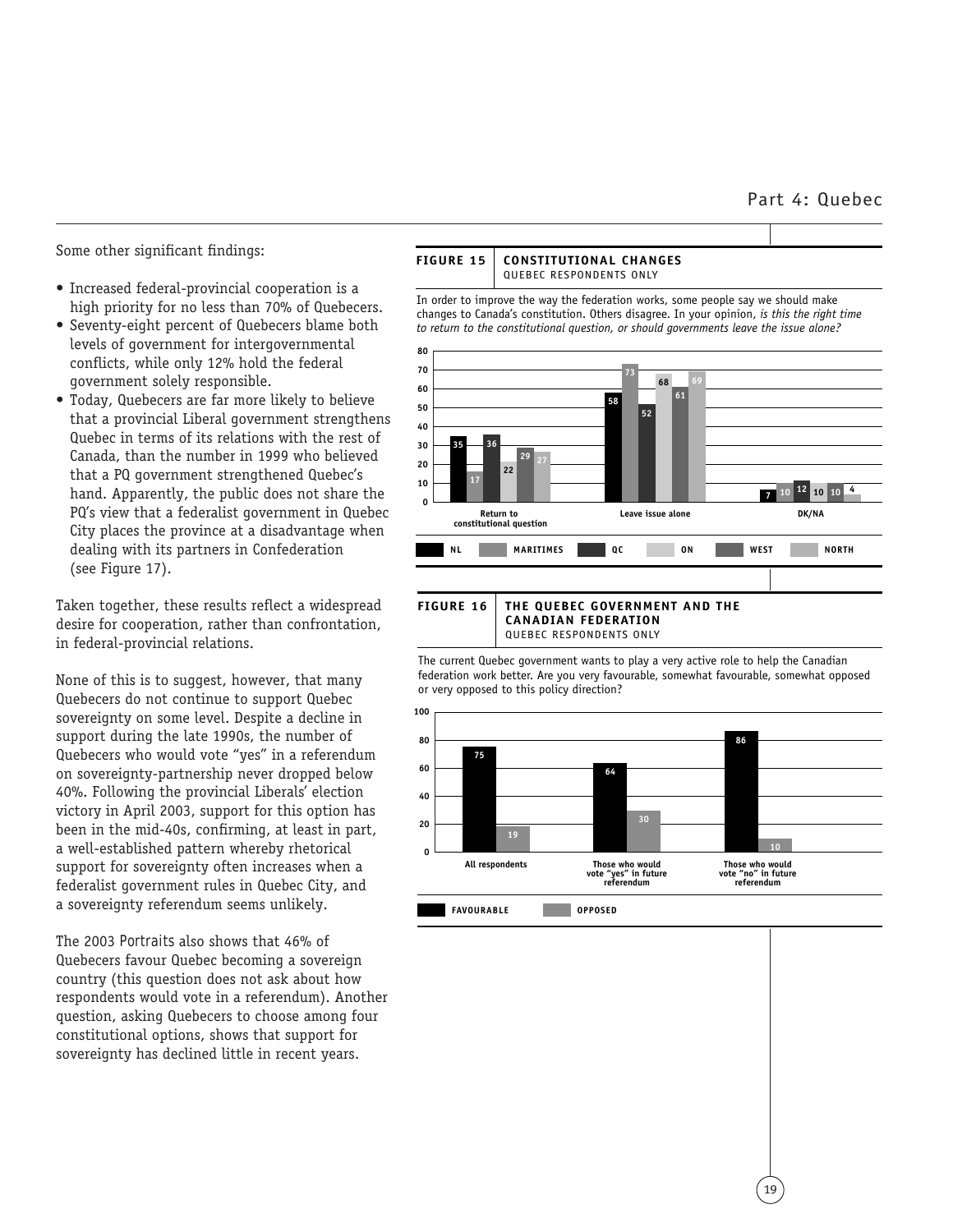

20

\* Surveys from CROP and CRIC. Number of surveys for each year:

**YES TO SOVEREIGNTY-PARTNERSHIP**  (AVERAGE FROM SEVERAL SURVEYS)

 $1996 = 9$ ;  $1997 = 5$ ;  $1998 = 13$ ;  $1999 = 8$ ;  $2000 = 10$ ;  $2001 = 13$ ;  $2002 = 13$ ;  $2003 = 12$ .

**CRIC 2003 RESULT (% YES)**

Moreover, despite the change of government, opinion on traditional concerns about language and the federal system has been remarkably stable. For example:

- Fifty-nine percent of francophone Quebecers believe that the French language is threatened in Quebec. This has not changed significantly in recent years.
- Despite all the major economic progress in the past 40 years, there has been only a small drop in the perception among many Frenchspeaking Quebecers that they are at an economic disadvantage. A significant number (44%) remain convinced that if two equally competent candidates—one Francophone and one Anglophone—seek the same job or a promotion, the English-speaking candidate has the advantage (see Figure 20).
- A significant number of Quebecers (37%) believe that they contribute more to confederation than they take out. Only Albertans are more likely than Quebecers to believe that their own province contributes more than it takes out of confederation.
- Only 42% of Quebecers say that their province is treated with the respect it deserves in Canada. This figure has remained stable over the past six years, again demonstrating that the change in government has not been accompanied by wholesale changes in the way the federal system is perceived.
- Only about one in two Quebecers (49%) agrees that "Canadian federalism has more advantages than disadvantages for Quebec," which again represents no change since 1998. Forty-three percent disagree with this statement, the highest level of disagreement of any province.

By simply looking at public opinion on issues, such as threats to the French language and the fairness of the federation, it would be easy to conclude mistakenly—that the public opinion environment in Quebec has changed little since 1996. Although Quebecers do have many of the same concerns they had during the 1995 referendum, there has been a significant decline—for the time being at least—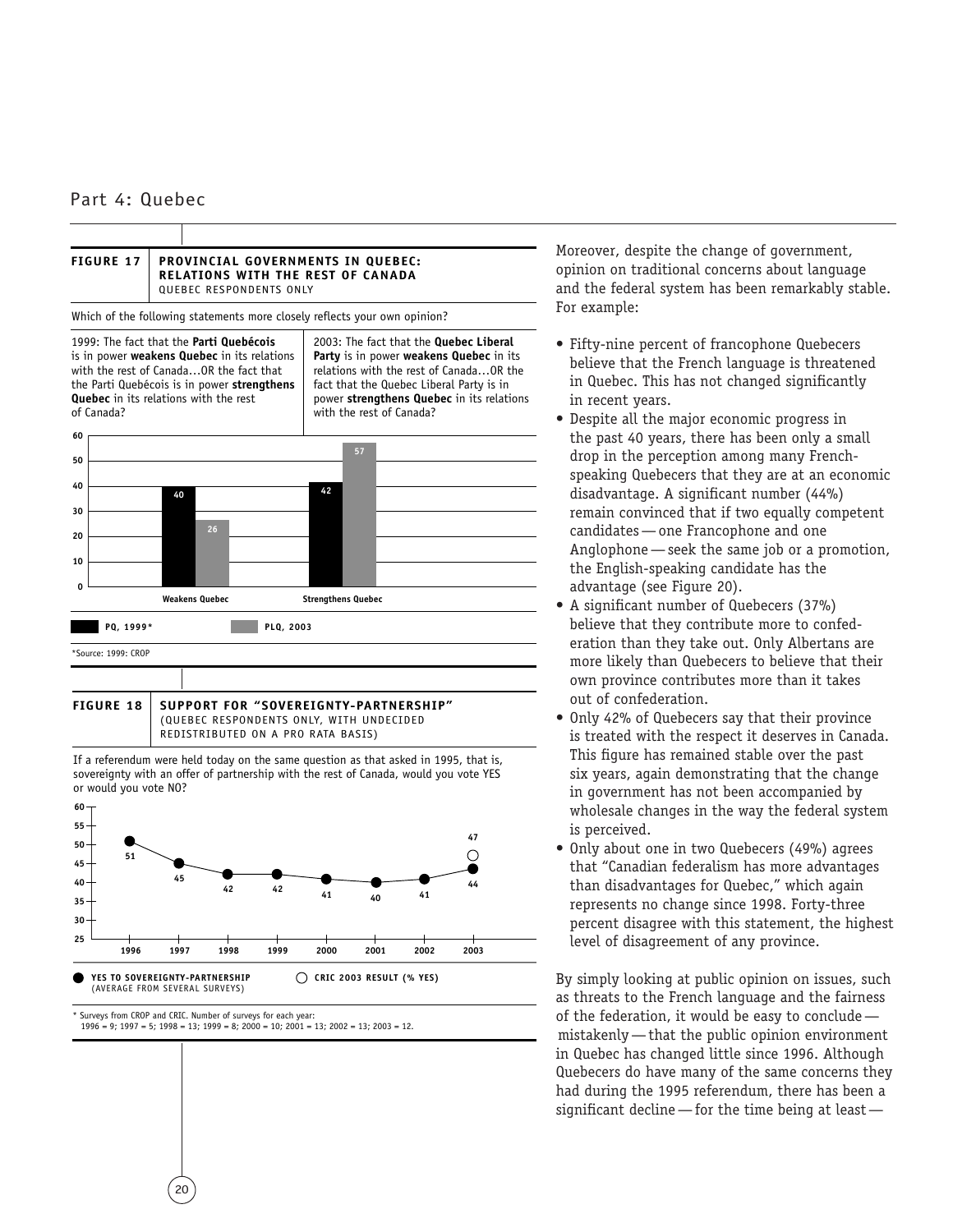#### Part 4: Quebec

in their desire to pursue a debate about sovereignty or constitutional change. Like other Canadians, Quebecers want more intergovernmental cooperation and are more interested in discussions about social and economic policy than the province's place in the Canadian federation. However, this should not be construed as increased attachment to Canada, or support for the constitutional status quo. Quebecers remained as sceptical about the merits of federalism in 2003, when they elected the Liberals, as they did in 1998, the year in which they re-elected the PQ. The data shows that support for sovereignty has not declined lately and may be on the rise.

A final, tentative conclusion might also be offered. As we know, the state and government are not viewed as pathways to political change as much as they once were. We may have failed to fully appreciate the importance this has for the Quebec nationalist movement. To political scientists, it is natural that the state will be uppermost in our consciousness when we think about the development of a national community. To citizens of advanced democracies, this is not nearly as apparent. The protection and development of the Quebec national community can take place at an interpersonal, social, and economic level on a daily basis. To most citizens, that which takes place in the formal political world is only one small part of the effort to strengthen Quebec. Which level of government has formal jurisdiction over what is of course an important political issue, but it is not at the core of most citizens' preoccupations when they ponder the future of their own communities. Although "the national question" has clearly not been resolved for party leaders and political scientists, many Quebec citizens may have resolved it for themselves. Quebecers will continue to create and recreate their national community regardless of what governments do.



#### **FIGURE 20 LANGUAGE AND EMPLOYMENT** QUEBEC FRANCOPHONE RESPONDENTS ONLY

When it comes to job offers and promotions in Quebec, do you think a francophone and anglophone stand an equal chance if they are equally competent, do you think the francophone has a better chance, or do you think the anglophone has a better chance?



(Sainte-Foy: Presses de l'université du Québec, 1997).

*Matthew Mendelsohn is an Associate Professor of Political Studies at Queen's University, the Director of the Canadian Opinion Research Archive, and an associate researcher at the Center for Research and Information on Canada. Andrew Parkin is Co-Director of the Centre for Research and Information on Canada. Maurice Pinard, Emeritus Professor, McGill University, and an associate researcher at the Centre for Research and Information on Canada (CRIC).*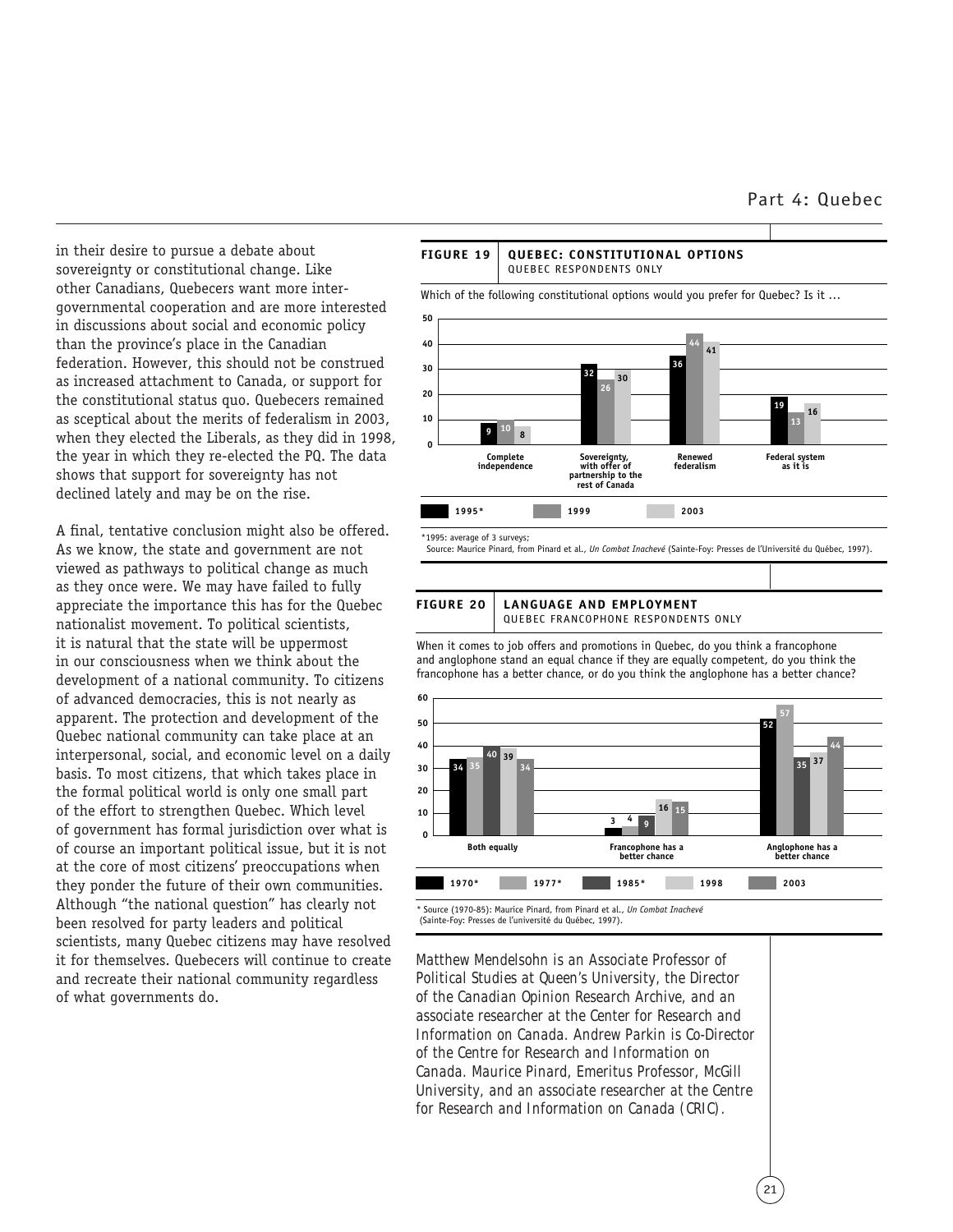# Part 5: Canada-US Relations

- **Forty-four percent of Canadians believe Canada should have closer ties to the US, an increase of 18 points since March 2003—at the start of the war in Iraq—and is a higher percentage than for earlier surveys conducted over the past three years.**
- **When asked a separate question about priorities, about four out of ten Canadians say that having closer or improved relations between Canada and the US should be a high priority for the next Prime Minister.**
- **Overall, the results suggest that the increased support for closer relations is due mainly to a belief among some Canadians that Canada-US relations were strained in the lead-up to the US invasion of Iraq, and should now return to normal.**
- **Support for adopting a common North American currency has fallen; when asked specifically about Canada adopting the US dollar as its currency, support drops even lower.**
- **Fewer Canadians than in 2002 think that a common border security policy with the US is in their best interests, though a majority remains in favour.**
- **Eighty-one percent of Canadians would support agreeing to a request from the United Nations to send soldiers to Iraq as part of a United Nations military force, while only 41% would do so if a request came from the US to send troops to help the American military stabilize the situation in that country. Quebec stands out as the least likely to support sending Canadian troops, regardless of whether the request came from the US or the United Nations.**



Do you think Canada should have much closer ties to the U.S., somewhat closer,

#### **FIGURE 21 CANADA'S TIES WITH THE US**

22

**VIVA LA DIFFERENCE! RELATIONS BETWEEN CANADA AND THE UNITED STATES AT THE START OF A NEW CENTURY** 

BY CHRIS BAKER

As pundits and advocacy groups debated the changing of the guard in the Liberal Party, there was a common view that Prime Minister Paul Martin would revitalize Canada-US relations. Not only was Martin seen as more pro-American than Jean Chrétien, he also didn't carry the baggage of the government's decision to abstain from the "coalition of the willing" that invaded Iraq, or of anti-American comments from caucus and even ministers. However, at the leadership convention, Liberal delegates gave strong and sustained applause to both Martin and Chrétien when they affirmed Canada's need for an independent foreign policy. In the eyes of delegates, the differences in style between the two men may have been very visible, but there was little apparent difference between them on their approach to the need for a made-in-Canada foreign policy. Like Canadians in general, those delegates understood that our relationship with the United States is not a matter of choice. We rely on access to American markets for much of our economic output. We also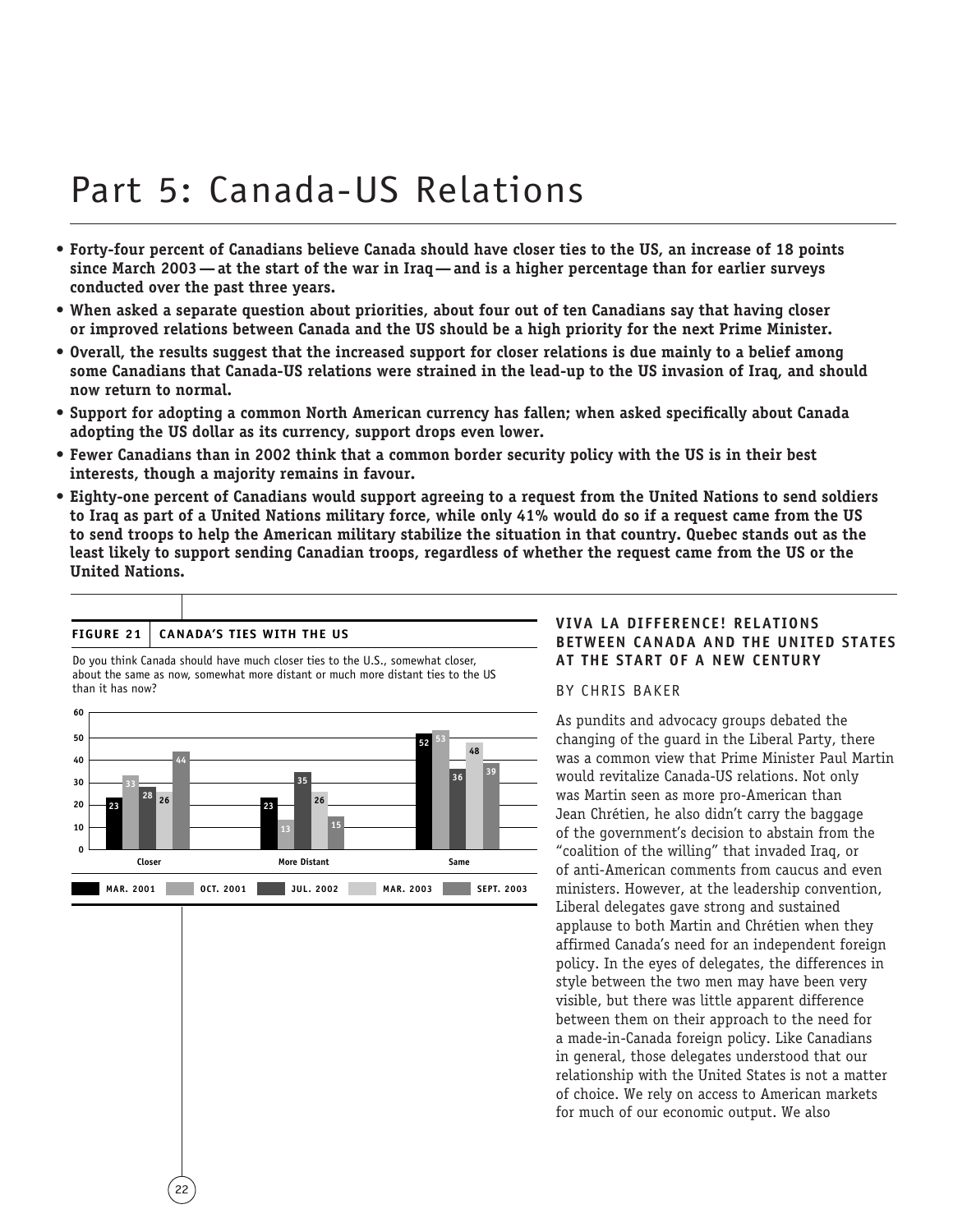#### Part 5: Canada-US Relations

cooperate on defence and security matters through our mutual membership in NATO and NORAD. We are each others' largest trading partner (although many Americans are more likely to believe that Japan or Europe are more important in terms of trade). There may be difficulties in our relationship, but we believe that our mutual future depends on cooperation rather than confrontation.

A review of recent public opinion research on Canada-US relations supports this view. Perhaps a change in style is what is needed in our relationship with the United States. The substance of our relationship will remain much as it has since the end of the Second World War with the focus on maintaining safe borders, ensuring the free flow of goods and services, settling trade disputes, presenting a common front against terrorism and assuring continental defence. Moreover, despite some high-profile differences of opinion, Canadians still retain positive views of the United States and vice-versa.

The annual *Portraits of Canada* survey, conducted by CRIC, highlights some of the attitudinal changes that have taken place. For the first time since tracking began in March 2001, a plurality of Canadians (44%) believe that Canada should have closer ties to the United States (see Figure 21). This view is up significantly from March 2003 (26%) and even from the previous highpoint immediately after September 11, 2001 (33%). The percentage of those who want a more distant relationship has dropped from 35% in July 2002 to 15% in September 2003. The numbers of those who feel that the status quo in Canada-US relations is preferable declined from a slight majority in March 2001 (52%) to 39% in September 2003. It should be noted that Quebecers express a stronger desire for the status quo (44%) than do other Canadians and are the least likely to desire closer ties with the United States (34%).

#### **FIGURE 22 COMMON BORDER SECURITY POLICY**

April 2002: Some people say that Canada and the United States should adopt a common border security policy and follow the same set of rules when deciding†who can or cannot enter either country. Which of the following statements is closest to your view?



Two-fifths of Canadians also believe that improving relations (41%) or closer ties (42%) with the United States should be a high priority for Canada's new Prime Minister.

Despite all this, *Portraits* finds that the idea of pursuing a common currency with the United States, by either sharing a new North American currency or accepting the US dollar, appears to be fading as a policy option (possibly as a result of a strengthening Canadian dollar). Furthermore, there has been a seven-point decline between April 2002 (66%) and September 2003 (59%) in the percentage of Canadians who support a common border security policy.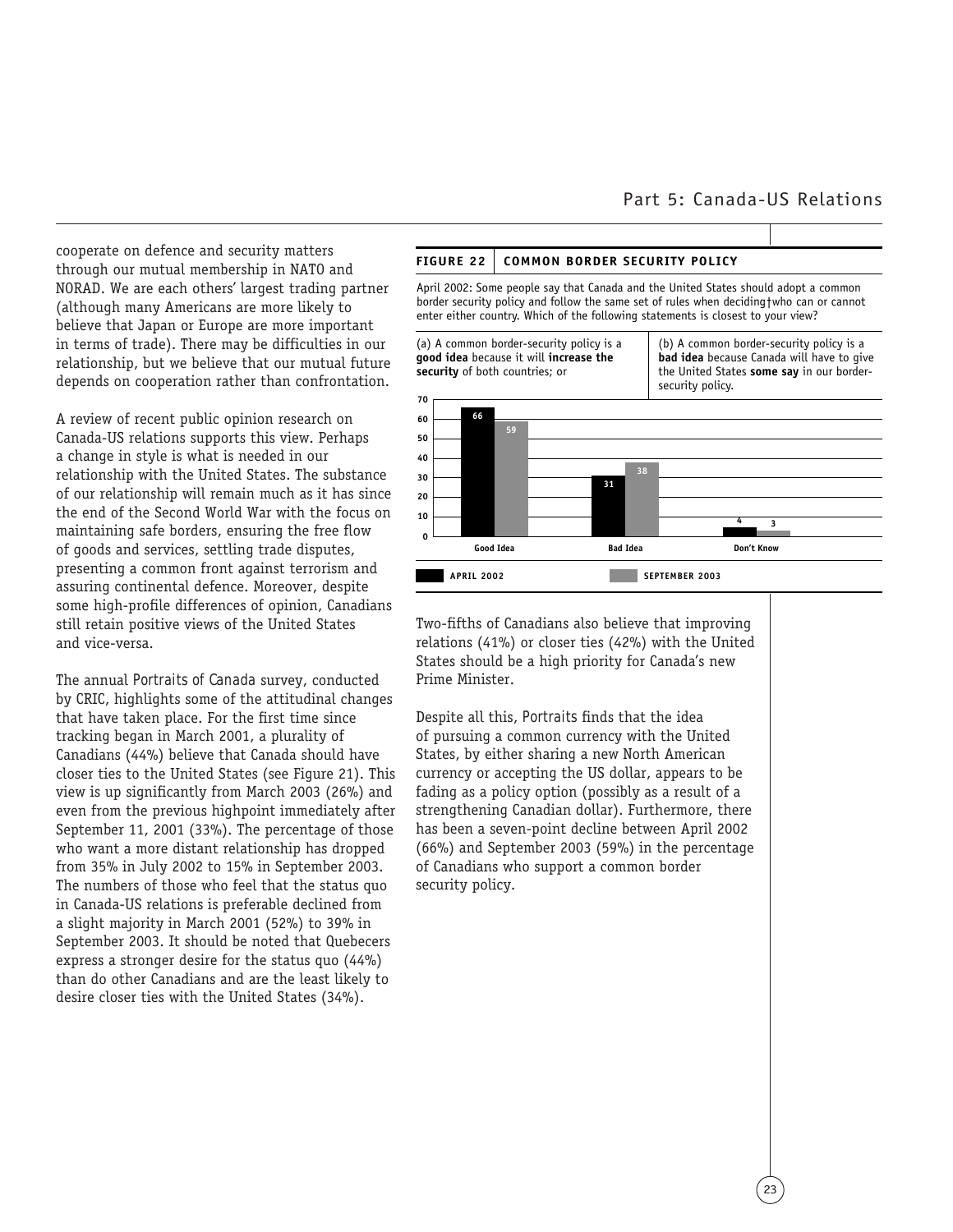#### Part 5: Canada-US Relations



to send soldiers to Iraq in order to **assist the American military** in its efforts to stabilize the situation in that country, do you think Canada should or should not agree to the request?

24

over responsibility for Iraq from the United States, and asked Canada to send soldiers to Iraq as part of a **United Nations military force**, do you think Canada should or should not agree to the United Nations request?



The results also confirm earlier research findings that a majority of Canadians (55%) oppose participating in the American-led intervention in Iraq (see Figure 23). This opposition would be converted to strong majority support (81%), if the United Nations were to request Canadian military participation in Iraq. While Americans distrust multilateral bodies such as the United Nations, Canadians are more confident acting in concert with multilateral institutions. In fact, the involvement of a multilateral decision-making process, whether it was NATO in the case of Kosovo or the UN with regard to Iraq, has become a necessary precursor for Canadian military involvement. In contrast, a multilateral process would be viewed with distrust and misgivings from an American standpoint.

Given these apparently conflicting results, what do Canadians mean when they say that they want closer ties with the US, but show greater reluctance about the elements of a closer relationship?

First of all, closer ties do not necessarily mean higher levels of economic integration or the harmonization of Canadian regulations to an American norm. For many Canadians, cooperation with the United States on issues such as border control or continental security does not mean co-option; it means the recognition of a mutual responsibility. As such, it is seen as a relationship of partners (and not senior and junior partners, for that matter).

As hard as it may be for a Canadian nationalist to admit, Canadians labour under a naive (even nativistic) mindset that our society is superior to that of the Americans in every way. This attitude makes it difficult for Canadians to accept that American regulations in certain areas, food labelling for example, is equal or superior to our own. If we believe that American standards are less rigorous than Canadian standards, how can we reasonably expect our two countries to agree to common standards on drug testing, environmental regulations and food processing?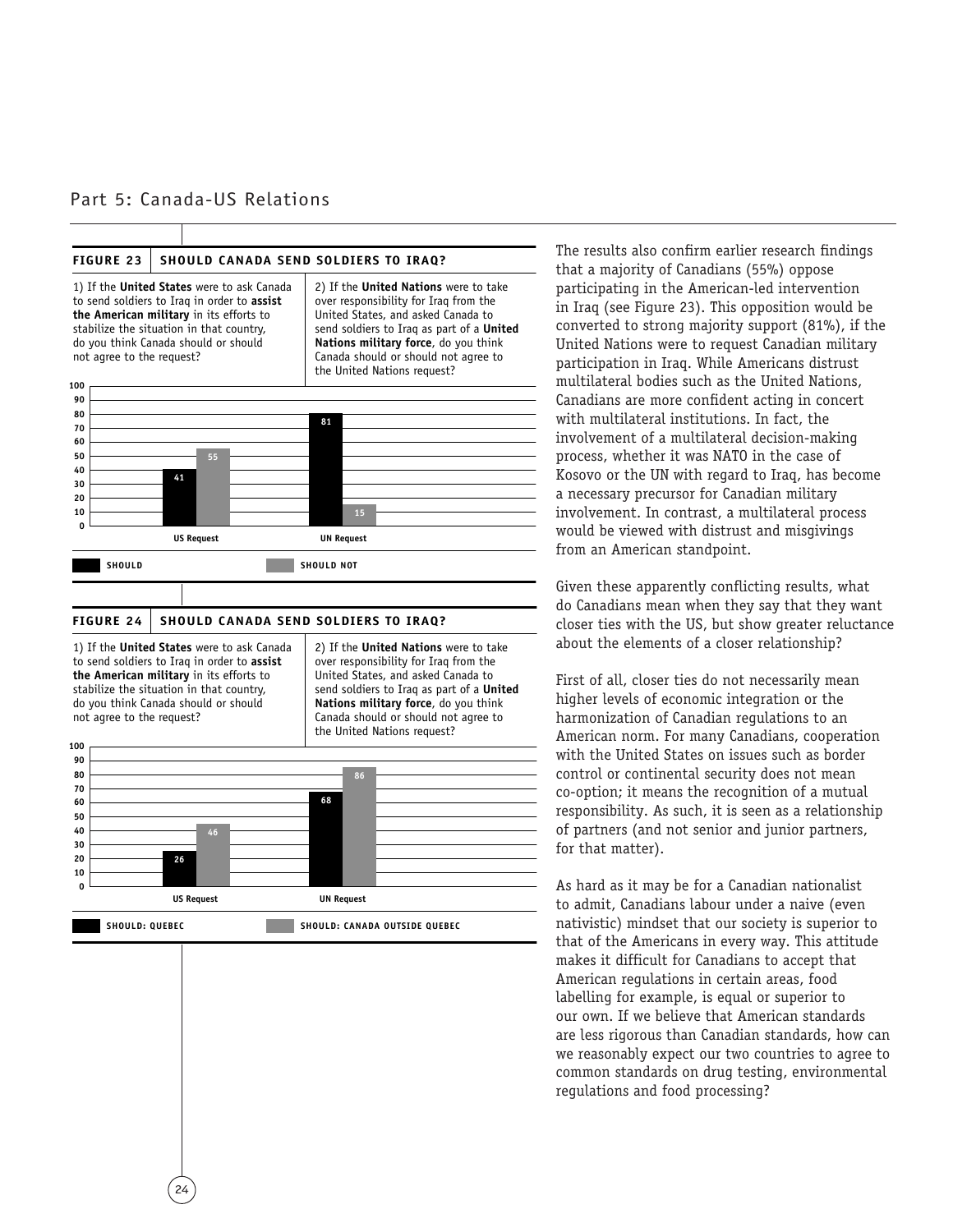Perhaps Canadians are waiting for a sign of mutual respect as sufficient demonstration of close ties. Unfortunately, it seems that the only kind of attention that Canada receives these days in US political circles is negative. Our reluctance to go to Iraq persists more in their memory than does our immediate support for American travellers stranded in Canada immediately following the attacks on the World Trade Center or Canadian deaths in Khandahar.

Interestingly, the greatest change in our relationship has come as a result of our parallel evolution as nations over the past 50 years. Although these emerging differences are too subtle for some, it is clear that our attitudes toward government and society are quite different than those of Americans. The average American citizen remains focussed on local and domestic issues. Even the war in Iraq and the perceived exportation of American jobs to China or Mexico are seen through a domestic, rather than international, lens. Americans continue to believe in a unique destiny for their nation.

In contrast, Canadians have become more conscious of the world stage and Canada's status within the global community. It should be said that while some Canadians confidently embrace this new globalism, many others are either resigned to, or anxious about, the impact of a more open global economy on Canadian society. Nevertheless, they are committed to participating in the world community.

Given these differences, perhaps the important question for decision-makers in both countries is this: why has the relationship between our two countries been so good, and will it continue? We no longer have the threat of the Cold War to bind us. Will our mutual interest in a more open, competitive and democratic world be sufficient incentive to maintain the most successful international partnership between two sovereign countries?

*Chris Baker is the President of Continuum Research, an Ottawa-based public opinion consultancy specializing in public policy and public affairs.*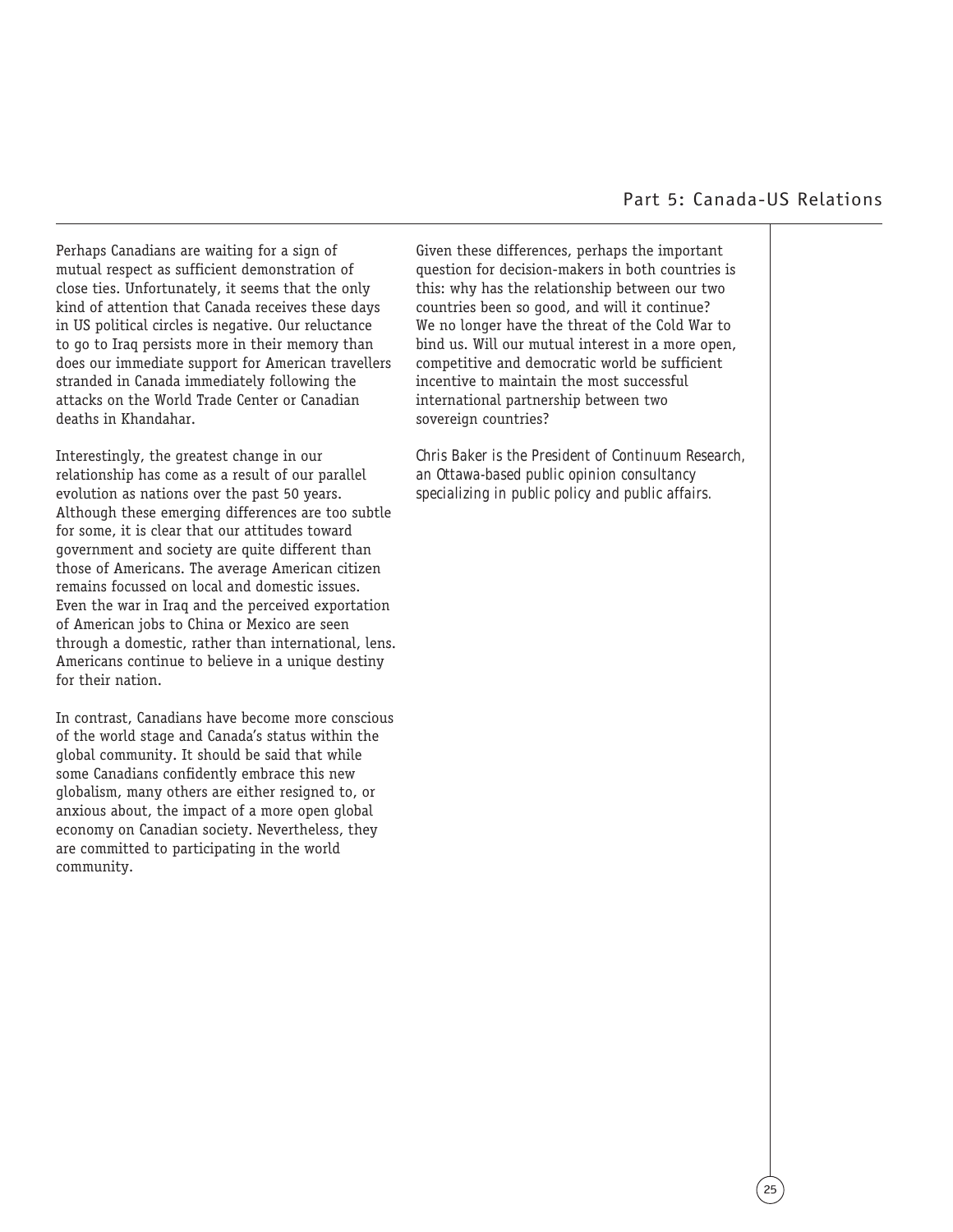# Part 6: Courts, Parliament and Gay Marriage

- **Nationally, 48% of Canadians agree that gays and lesbians should have the right to marry, as opposed to 47% who disagree. When CRIC last asked the question in October 2002, 53% of Canadians supported same-sex marriage and 41% opposed it.**
- **Younger Canadians are much more supportive of legalizing same-sex marriage than older Canadians.**
- **A majority of respondents say that the Supreme Court of Canada, and not Parliament, should have the final say when it comes to legislation that the Court says conflicts with the Charter of Rights and Freedoms.**
- **Forty-three percent of Canadians believe that legislatures should have the power to override the courts, as is the case under Section 33 of the Charter, as opposed to 50% who oppose the override.**
- **In February 2002, 28% of Canadians said that the government should use its power to overrule a court decision legalizing same-sex marriage while 67% disagreed. The 2003** *Portraits* **survey shows that the number favouring government overruling the courts has now risen to 40%, while the percentage of those who disagree has fallen 16 points, to 51%. Again, age is a significant factor in that younger Canadians are much less likely than older Canadians to say that governments should overturn the decision on same-sex marriage.**

| February 2002: Do you strongly support,<br>October 2002 & September 2003:<br>Do you strongly agree, agree or disagree<br>support, oppose or strongly oppose<br>allowing gay and lesbian couples to marry?<br>or strongly disagree with each of the<br>following statements: "Gays and Lesbians<br>should be allowed to get married?<br>53<br>53<br>$60 -$<br>48<br>50<br>40<br>47<br>41<br>40<br>30<br>20 <sub>1</sub><br>7<br>5<br>5<br>$10 -$ | <b>FIGURE 25</b> | <b>SAME-SEX MARRIAGE</b> |  |
|-------------------------------------------------------------------------------------------------------------------------------------------------------------------------------------------------------------------------------------------------------------------------------------------------------------------------------------------------------------------------------------------------------------------------------------------------|------------------|--------------------------|--|
|                                                                                                                                                                                                                                                                                                                                                                                                                                                 |                  |                          |  |
|                                                                                                                                                                                                                                                                                                                                                                                                                                                 |                  |                          |  |
| <b>FEB. 2002</b><br><b>OCT. 2002</b><br><b>SEPT. 2003</b>                                                                                                                                                                                                                                                                                                                                                                                       | 0                |                          |  |

#### **DYNAMICS OF PUBLIC ATTITUDES TOWARD SAME-SEX MARRIAGE**

#### BY JOSEPH F. FLETCHER

With Canadian opinion sharply divided on the issue of same-sex marriage, it is particularly worth our while to attend closely to what the CRIC data reveal about the dynamics of public attitudes on this issue. And what we learn may be useful in limiting (or exacerbating) the potentially divisive fallout from the much-anticipated Supreme Court decision now in the offing. The place to start is with CRIC's intriguing finding that Canadians split evenly on

same-sex marriage, but a clear majority supports the stand taken by the courts in support of gay and lesbian marriage.

Looking carefully at the data shows that the reason for this is that while attitudes toward same-sex marriage are for the most part very closely associated with whether one thinks the court rulings should be implemented or overruled (using the notwithstanding clause), the relationship is not consistent across all categories of respondents. Those who strongly agree with same-sex marriage are very nearly unanimous (97%) in saying that we should follow the courts. Moreover, among those who agree, but not strongly, with gay and lesbian marriage, the percentage favouring following the courts drops only slightly to 90%. On the other side of the issue those who disagree with same-sex marriage are less nearly uniform in their opinions. The distinction between those who disagree and those who disagree strongly is particularly striking. Over 90% percent of those who disagree strongly with allowing gays and lesbians to marry say the government should use its power to overrule the courts. By comparison, among those who disagree but not strongly with gay and lesbian marriage, the percentage favouring a government override of the courts' decision drops to 75%. Hence fully one quarter of those who somewhat disagree with same-sex marriage favour following the courts.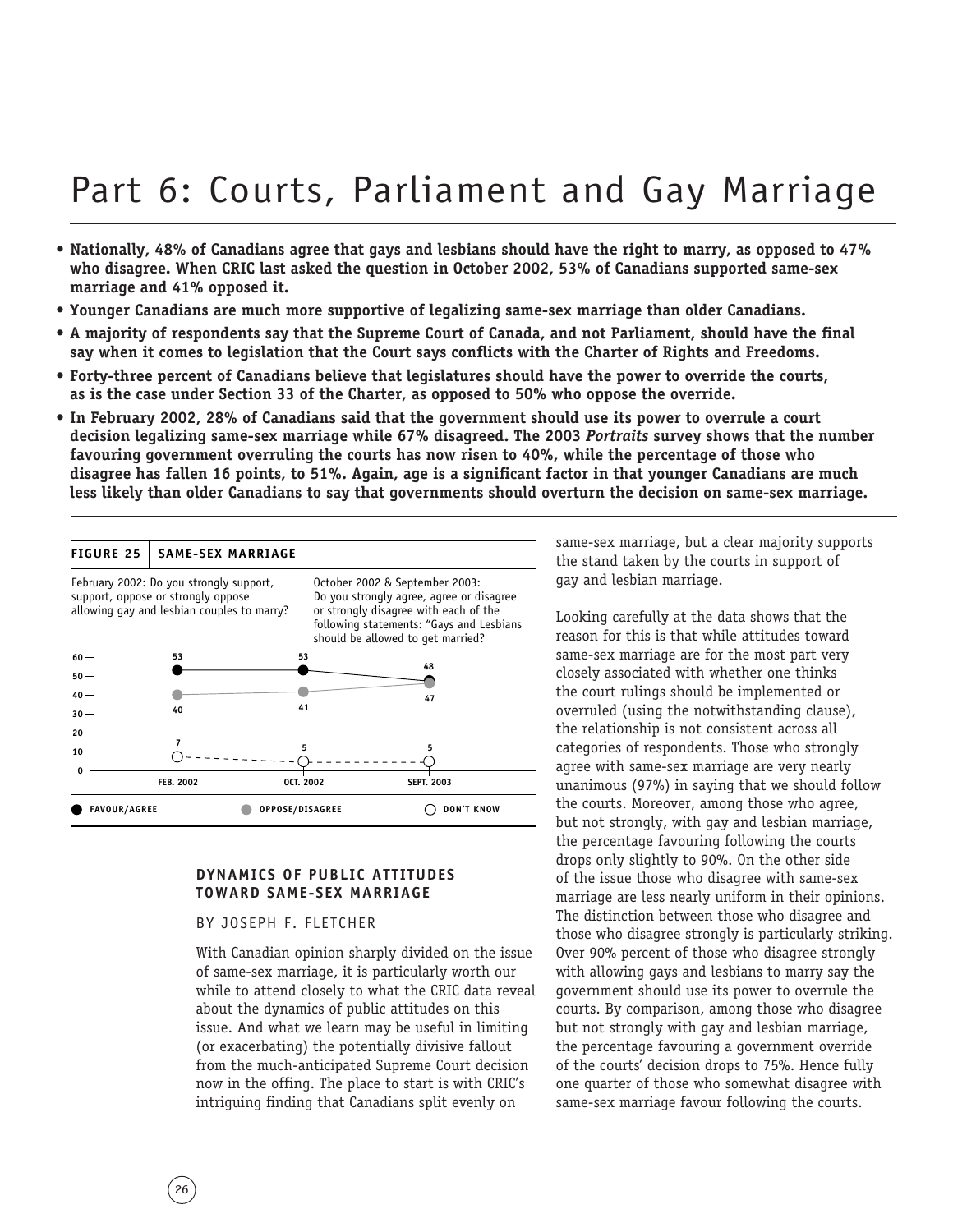In other words, it is the relative inconsistency of those who only somewhat disagree with gay marriage that largely explains the complex state of public attitudes uncovered by CRIC. I say largely explains because a bit of the explanation also lies with those who decline to answer the same sex marriage question in the first place for they too are somewhat more likely to favour going with the courts.

The political upshot of this finding seems to be that despite opinion being evenly divided on same-sex marriage, we nonetheless have a majority in agreement on how we should decide the matter. The September 2003 survey shows most Canadians favour implementing the rulings of the courts. This finding, however, may have a limited shelf life. Looking at the development of the issue across time suggests that things have been changing quickly. There has been some movement in preference on same-sex marriage over time but more notable is the change in opinions on whether court rulings on the issue should be implemented or over-ridden through the use of the notwithstanding clause. This suggests greater polarization of opinion between those agreeing with same-sex marriage standing with the courts, and those disagreeing favouring the override. Examining the data from the perspective of consistency between these views, it is notable that the correlation has become stronger, moving from .44 in 2002 to .74 in 2003. Though there has been some tightening of opinion on both sides of the issue, the change has largely come among those who disagree with same-sex marriage, as they have become more likely to favour of the use of the override.

We can further examine the possible dynamics of public opinion on same-sex marriage using an experimental item carried in the 2002 CRIC survey on the Charter of Rights and Freedoms<sup>6</sup> featuring random wording variations to investigate the influence of framing the issue of gay rights in

#### **FIGURE 26 THE COURTS AND PARLIAMENT: WHO DECIDES?**

When Parliament passes a law but the Supreme Court of Canada says it is unconstitutional on the grounds that it conflicts with the Charter of Rights, who should have the final say, Parliament or the Supreme Court?



Data from 1987 (Charter Project) and 1999 (IRPP) reported in Joseph F. Fletcher and Paul Howe, "Canadian Attitudes Toward the Charter and the Courts in Comparative Perspective," *Choices* Vol. 6, No. 3 (May 2000). The question wording for these years was slightly different.



As you may know, in certain cases, the Canadian constitution gives governments the power to overrule the courts by passing a law, even though the courts have declared it to be unconstitutional because it violates the Charter of Rights and Freedoms. Do you think that governments should or should not have this power?



three different ways.<sup>7</sup> Irrespective of framing variations, the common focus of the question concerned support for Charter of Rights guarantees for gays. Respondents were randomly selected to hear one of three question wordings. They were:

See The Charter: Dividing or Uniting Canadians? CRIC Paper #5, (Montreal: CRIC, April 2002); available online at www.cric.ca.<br>The experimental question (q14) was placed in the middle of the survey ten items after the quest

marriage (q4) and well before the question about implementing or over-riding court decisions allowing gays and lesbians to marry (q33).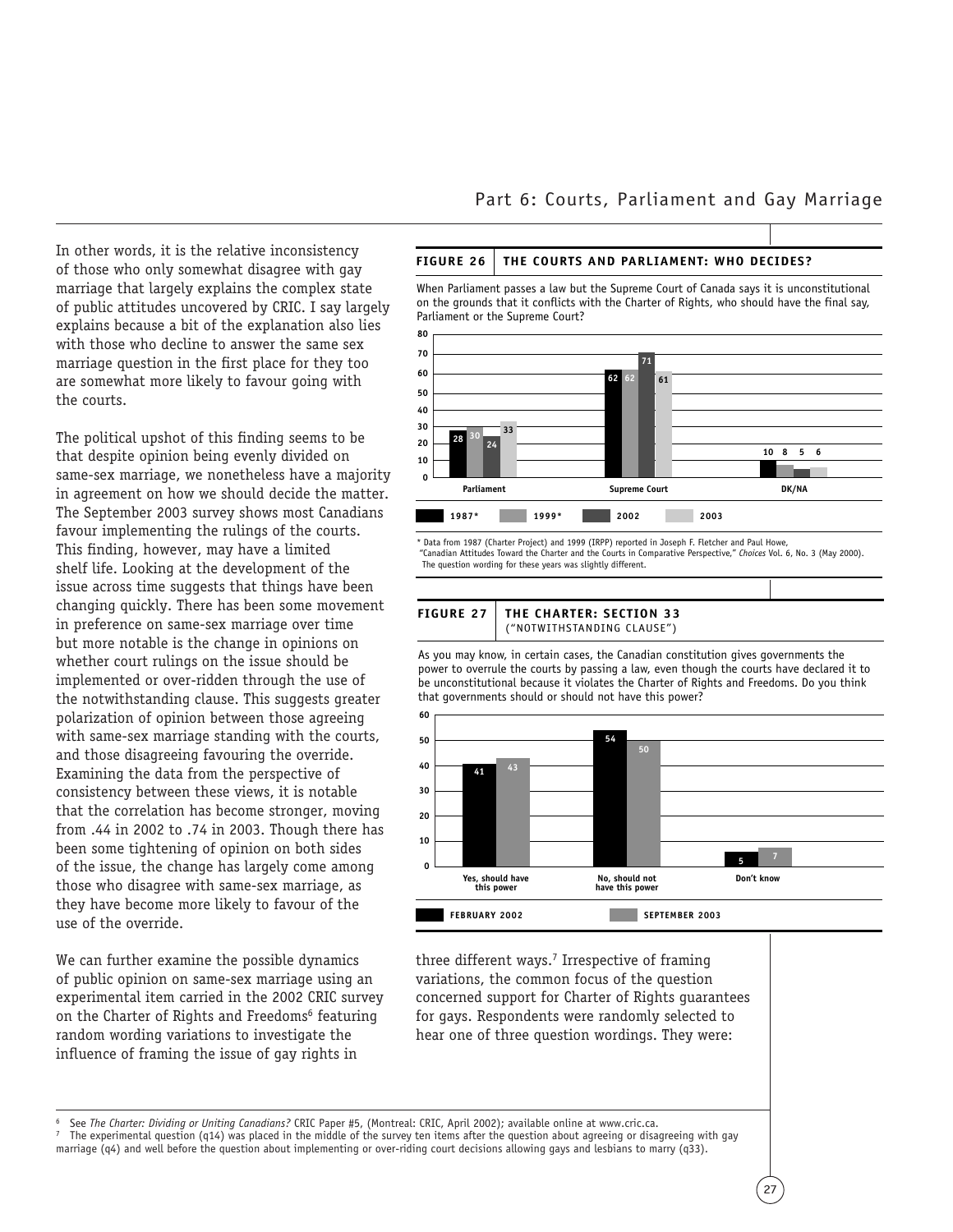#### Part 6: Courts, Parliament and Gay Marriage

#### FIGURE 28 | SECTION 33 AND SAME-SEX MARRIAGE



28

- [Discrimination Frame] The Charter of Rights and Freedoms prohibits discrimination against women, ethnic and religious minorities and other groups. In your opinion, should the Charter also prohibit discrimination against gays and lesbians?
- [Discrimination + Courts Frame] The Charter of Rights and Freedoms prohibits discrimination against women, ethnic and religious minorities and other groups. Recently, the courts have ruled that the Charter must also prohibit discrimination against gays and lesbians. Do you agree or disagree with this ruling?
- [Equality Frame] The Charter of Rights and Freedoms guarantees equal rights for women, ethnic and religious minorities and other groups. In your opinion, should the Charter also guarantee equal rights for gays and lesbians?

The experiment produced only minor differences in how respondents felt about guarantees of gay rights. Bearing such apparently meagre fruit, the question was not repeated in the subsequent survey. Nevertheless, in a happy instance of teaching affecting research, Alison Burns, a student in my introductory research methods course, discovered that the experiment works differently for different respondents. In particular, the wording experiment makes a considerable difference in the answers given by those who oppose gay marriage in that they are substantially less likely to support equality for gays than they are to support non-discrimination for gays. The effect is especially pronounced among those strongly opposed to gay marriages (see Figure 30).

The framing of the Charter rights question also has an effect later in the interview when respondents are asked what should be done if the Supreme Court of Canada rules in favour of gay marriage. Those who had been previously asked about gay rights using the equality frame were substantially more divided over whether to support or override the Court's decision than those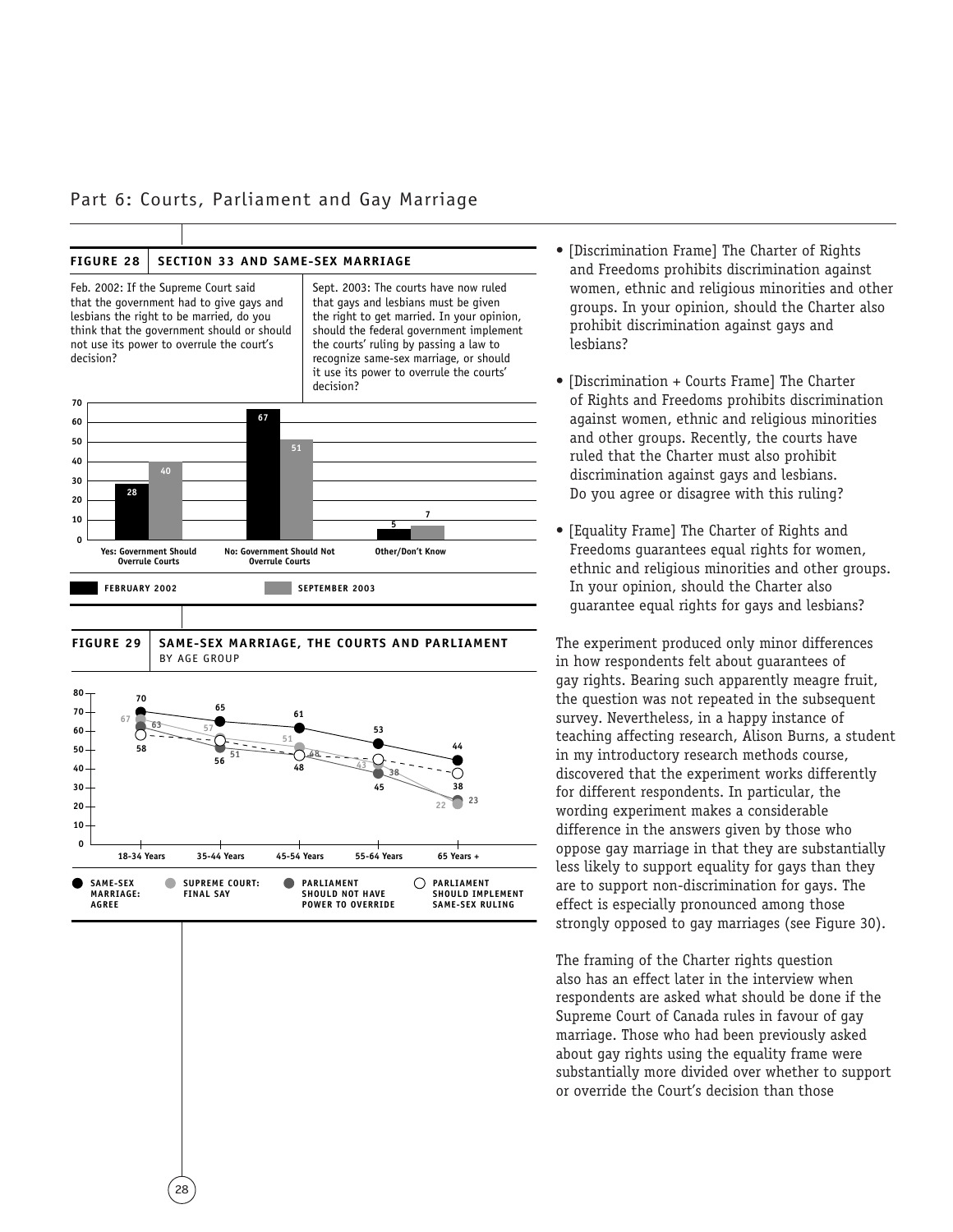who had been asked about gay rights using the non-discrimination framing. More specifically, as Figure 31 shows, when the issue of gay rights is framed as one of equality, the gap between those who favour and those who oppose gay rights is substantially wider than when the issue is framed as one of non-discrimination. In other words, framing the issue of gay rights as one of equality gains the Court more detractors than supporters. Mention of the courts has little effect.<sup>8</sup>

These findings suggest that the framing of gay rights issues can substantially sway public opinion regarding the Court. More specifically the language of equality is more divisive than the language of non-discrimination, particularly among those who are reticent to extend constitutional guarantees to gays and lesbians. Depending on how it is framed, therefore, the forthcoming Supreme Court ruling on the reference on gay marriage can be expected to be more or less divisive depending on whether the language of equality or non-discrimination is used. Similarly, in the run-up to the decision as well as in its aftermath the inevitable "spin" of pundits and activists can similarly be leveraged to advance their respective causes.

*Joseph Fletcher is Associate Professor of Political Science at the University of Toronto. He specializes in the analysis of public opinion data on the Charter, the courts and rights issues.* 

#### Part 6: Courts, Parliament and Gay Marriage



<sup>8</sup> The framing difference survives the introduction of plausibly relevant statistical controls such as gender, age, education, religiosity, attitudes toward the Charter and attitudes toward the courts using multivariate logistic regression.